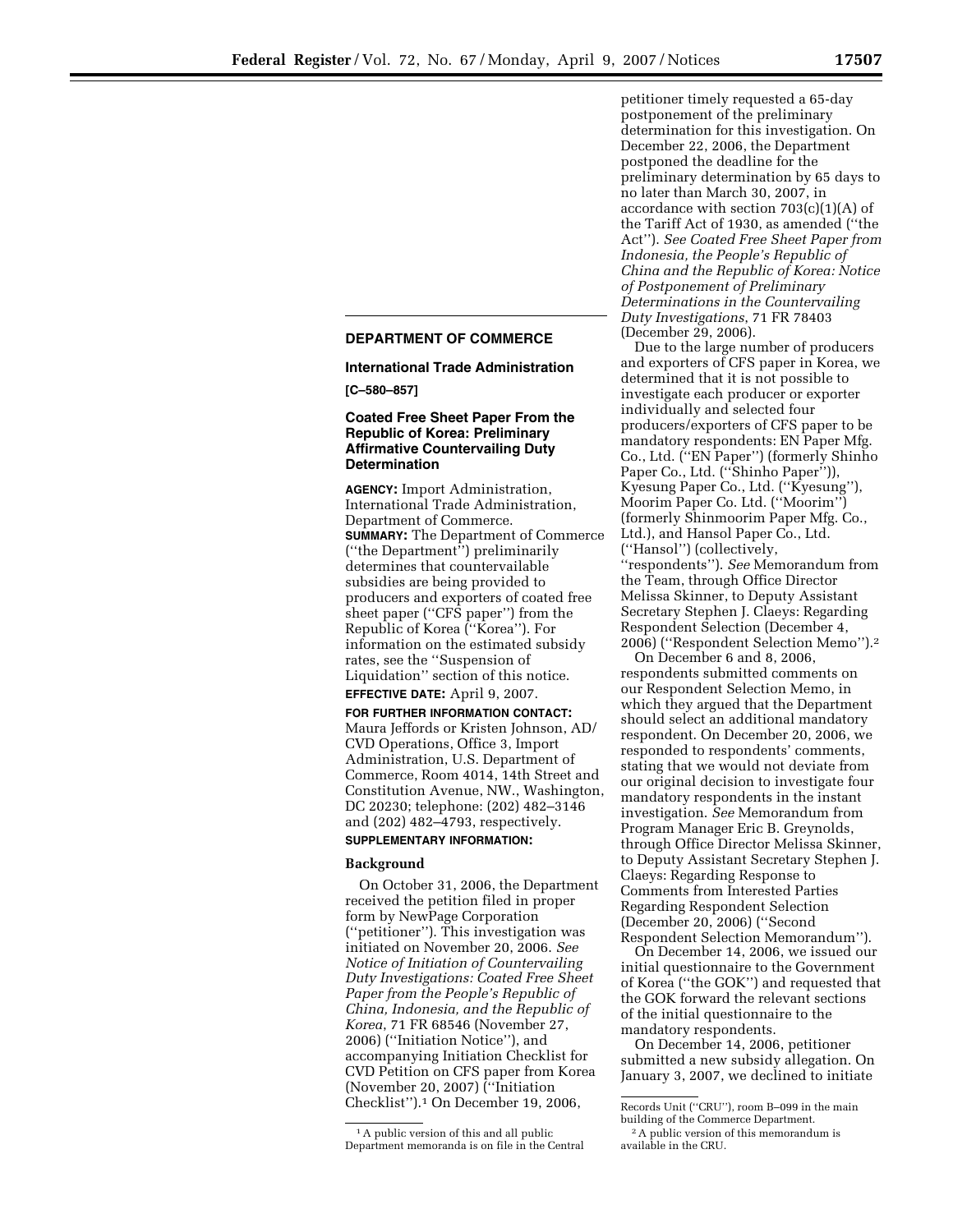on petitioner's new subsidy allegation. *See* Memorandum from the Team through Program Manager Eric B. Greynolds, to Office Director Melissa Skinner: Regarding New Subsidy Allegation (January 3, 2007).

On January 26, 2007, the GOK and respondents submitted their responses to our initial questionnaire. Also on January 26, 2007, Hankuk Paper Mfg. Co., Ltd. (''Hankuk'') submitted a voluntary response to the Department's December 14, 2006, initial questionnaire. Because Hankuk was not selected as a mandatory respondent, we have not considered the company's questionnaire response in reaching this preliminary determination and have not calculated a company-specific CVD rate for Hankuk.

On February 2, 2007, EN Paper, Kyesung,3 and the GOK submitted their responses to the company-specific allegations. Between February 23 and March 12, 2007, we issued supplemental questionnaires to the GOK and respondents. Between March 5 and 16, 2007, the GOK and respondents submitted responses to our supplemental questionnaires.

On March 8, 2007, petitioner submitted pre-preliminary comments on a number of issues, which we have considered in reaching this preliminary determination. In particular, petitioner argues that, despite instructions from the Department to report all loan data, respondents failed to report any of their short-term loans. Petitioner discusses that in the initial questionnaire, referring to petitioner's allegations that members of the pulp and paper industry received a disproportionate share of loans from the Korea Development Bank (''KDB'') and other GOK-owned entities and that the GOK directed credit to the pulp and paper industry through its control of lending practices in Korea, the Department specifically requested the respondents to answer the items in the Standard Questions and Loan Benchmark and Loan Guarantee Appendices. Petitioner further claims that the unreported short-term loans were provided by the GOK for financing the importation of raw materials as well as the export of finished goods. Petitioner further claims that the Bank of Korea (''BOK'') administers the trade financing under the Aggregate Credit Ceiling Loan program.

Respondents submitted rebuttal comments to petitioner's prepreliminary comments on March 13 and 20, 2007. Respondents state that they did not report short-term loan data because petitioner did not make an allegation concerning short-term lending and the Department neither initiated on nor asked about short-term loans in the initial questionnaire. They claim that the Department's Initiation Checklist makes clear that the investigation on loans from the KDB and other GOK-owned entities and the GOK's direction of credit to the pulp and paper industry is limited to the allegation of subsidized long-term loans. *See* Initiation Checklist at 7–9, 16–18.

We agree with respondents that the Department's examination of KDB lending and the GOK's direction of credit, in Korea CVD proceedings, has focused on long-term lending. However, we find that additional information regarding the respondents' short-term lending is required to fully analyze the GOK's provision of these loans. For more discussion of the short-term loan program, *see* the section ''Program For Which More Information Is Required,'' below.

On March 23, 2007, petitioner submitted additional pre-preliminary comments. Respondents submitted a response to petitioner's additional comments on March 27, 2007. On March 26, 2007, petitioner submitted a request, pursuant to section 705(a)(1) of the Act to align the final determination in this investigation with the companion antidumping investigations. We will address this request in a separate **Federal Register** notice.

#### **Scope of the Investigation**

The merchandise covered by this investigation includes coated free sheet paper and paperboard of a kind used for writing, printing or other graphic purposes. Coated free sheet paper is produced from not-more-than 10 percent by weight mechanical or combined chemical/mechanical fibers. Coated free sheet paper is coated with kaolin (China clay) or other inorganic substances, with or without a binder, and with no other coating. Coated free sheet paper may be surface-colored, surface-decorated, printed (except as described below), embossed, or perforated. The subject merchandise includes single- and double-side-coated free sheet paper; coated free sheet paper in both sheet or roll form; and is inclusive of all weights, brightness levels, and finishes. The terms ''wood free'' or ''art'' paper may also be used to describe the imported product.

Excluded from the scope are: (1) Coated free sheet paper that is imported printed with final content printed text or graphics; (2) base paper to be

sensitized for use in photography; and (3) paper containing by weight 25 percent or more cotton fiber.

Coated free sheet paper is classifiable under subheadings 4810.13.1900, 4810.13.2010, 4810.13.2090, 4810.13.5000, 4810.13.7040, 4810.14.1900, 4810.14.2010, 4810.14.2090, 4810.14.5000, 4810.14.7040, 4810.19.1900, 4810.19.2010, and 4810.19.2090 of the Harmonized Tariff Schedule of the United States (''HTSUS''). While HTSUS subheadings are provided for convenience and customs purposes, our written description of the scope of this investigation is dispositive.

#### **Scope Comments**

In accordance with the preamble to the Department's regulations (*see Antidumping Duties; Countervailing Duties*, 62 FR 27296, 27323 (May 19, 1997) (''Preamble'')), in our *Initiation Notice* we set aside a period of time for parties to raise issues regarding product coverage, and encouraged all parties to submit comments within 20 calendar days of publication of the *Initiation Notice*.

On December 18, 2006, respondents in the antidumping duty investigation of CFS from Indonesia submitted timely scope comments on the administrative record of that investigation. On January 12, 2007, the Department requested that the respondents file these comments on the administrative records of all the CFS investigations. *See* Memorandum from Alice Gibbons to the File (January 12, 2007). On January 12, 2007, respondents re-filed these comments on the administrative record of all the CFS investigations. On January 19, 2007, petitioner filed a response to these comments.

The respondents requested that the Department exclude from its investigations cast-coated free sheet paper. The Department analyzed this request, together with the comments from petitioner, and determined that it is not appropriate to exclude cast-coated free sheet paper from the scope of these investigations. *See* Memorandum to Stephen J. Claeys, Deputy Assistant Secretary for Import Administration: Regarding Request to Exclude Cast-Coated Free Sheet Paper from the Antidumping Duty and Countervailing Duty Investigations on Coated Free Sheet Paper (March 22, 2007).4

## **Injury Test**

Because Korea is a ''Subsidies Agreement Country'' within the

<sup>3</sup> Kyesung's affiliated company, Namhan Paper Co., Ltd., submitted the company's response on February 2, 2007. See "Cross-Ownership" section, below, for more information on Namhan Paper Co., Ltd.

<sup>4</sup>A copy of this memorandum is available in the CRU.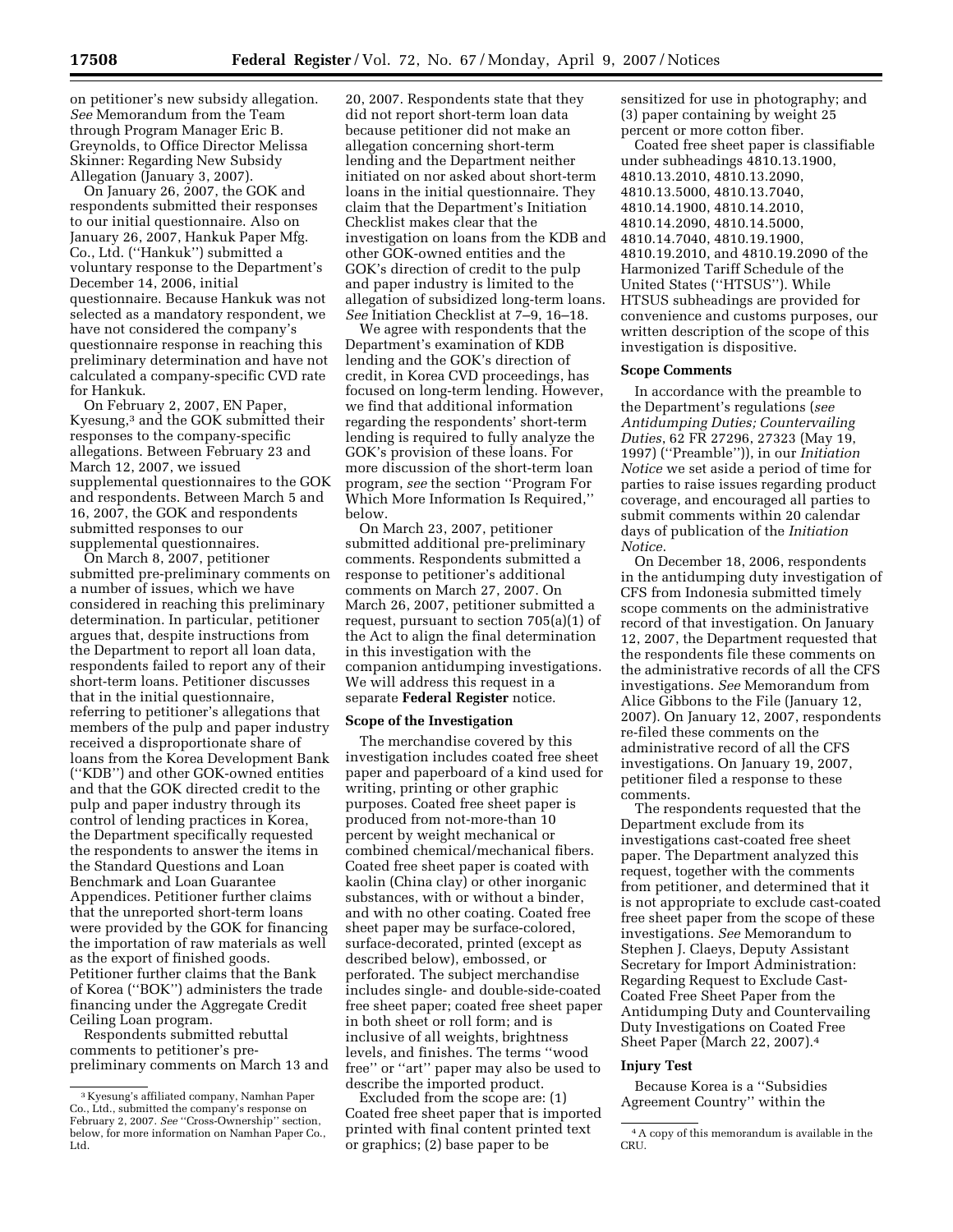meaning of section 701(b) of the Act, the International Trade Commission (''ITC'') is required to determine whether imports of the subject merchandise from Korea materially injure, or threaten material injury to, a U.S. industry. On December 29, 2006, the ITC published its preliminary determination that there is a reasonable indication that an industry in the United States is materially injured by reason of imports from China, Indonesia, or Korea of subject merchandise. *See Coated Free Sheet Paper from China, Indonesia, and Korea*, Investigation Nos. 701–TA–444– 446 (Preliminary) and 731–TA–1107– 1109 (Preliminary), 71 FR 78464 (December 29, 2006).

### **Period of Investigation**

The period of investigation (''the POI'') for which we are measuring subsidies is January 1, 2005, through December 31, 2005, which corresponds to the most recently completed fiscal year for all of the respondents. *See* 19 CFR 351.204(b)(2).

#### **Cross-Ownership**

In the instant investigation, we are examining cross-owned companies within the meaning of section 771(33) of the Act, whose relationship may be sufficient to warrant treatment as a single company with a single, combined CVD rate. In the CVD questionnaire, consistent with our past practice, the Department defined companies as sufficiently related where one company owns five percent or more of the other company, or where companies prepare consolidated financial statements. The Department has also stated that companies may be considered sufficiently related where there are common directors or one company performs services for the other company. According to the questionnaire, where such companies produce the subject merchandise or where such companies have engaged in certain financial transactions with the company producing the subject merchandise, the affiliated parties are required to respond to the Department's questionnaire.

In its questionnaire response, Kyesung identified Namhan Paper Co., Ltd. (''Namhan'') and Poongman Paper Co., Ltd. (''Poongman'') as its affiliated companies that produce and sell subject merchandise. Namhan and Poongman merged during the POI. Therefore, Namhan submitted a questionnaire response covering the POI that contained data for Namhan and Poongman before and after the merger (as one company). Similarly, in its questionnaire response, Moorim

identified Moorim SP as its affiliate that produces and sells subject merchandise. Moorim SP submitted a questionnaire response to the Department.

For the countervailable subsidy benefits enjoyed by Kyesung and Namhan/Poongman and Moorim and Moorim SP, we attributed those benefits in accordance with 19 CFR 351.525(b)(6)(ii), which states that if two (or more) corporations with crossownership produce the subject merchandise, the Department will attribute the subsidies received by either or both companies to the products produced by both companies. Therefore, we have preliminarily calculated a single CVD *ad valorem* rate for Kyesung and Moorim, respectively, by dividing the combined subsidy benefits for the cross-owned companies by the companies' consolidated total sales, or consolidated total export sales, as appropriate.

## **Subsidies Valuation Information**

*Benchmarks for Loans and Discount Rate* 

A. Benchmark for Long-Term Loans Issued Through 2005

Pursuant to 19 CFR 351.524(d)(3)(i), the Department will use, when available, the company-specific cost of long-term, fixed rate loans (excluding loans deemed to be countervailable subsidies) as a discount rate for allocating non-recurring benefits over time. Similarly, pursuant to 19 CFR 351.505(a), the Department will use the actual cost of comparable borrowing by a company as a loan benchmark, when available. According to 19 CFR 351.505(a)(2), a comparable commercial loan is defined as one that, when compared to the loan being examined, has similarities in the structure of the loan (*e.g.*, fixed interest rate vs. variable interest rate), the maturity of the loan (*e.g.*, short-term vs. long-term), and the currency in which the loan is denominated.

During the POI, EN Paper (formerly known as Shinho Paper), Hansol, Kyesung, and Moorim had outstanding long-term won-denominated and foreign-currency denominated loans from the KDB and other governmentowned financial institutions. For this preliminary determination, we are using the following benchmarks to calculate the subsidies attributable to respondents' countervailable long-term loans obtained in the years 1993 through 2005:

(1) For countervailable, foreigncurrency denominated loans for creditworthy companies, we used, where available, the company-specific interest rates on the companies' comparable commercial, foreign currency loans. Where no such benchmark instruments were available, consistent with 19 CFR 351.505(a)(3)(ii) as well as our methodology in prior Korea CVD cases, we relied on the prime lending rates as reported by the IMF's *International Financial Statistics Yearbook* (''*IMF Yearbook*''). *See Final Affirmative Countervailing Duty Determination: Dynamic Random Access Memory Semiconductors from the Republic of Korea*, 68 FR 37122 (June 23, 2003) (''*DRAMS Investigation*''), and accompanying Issues and Decision Memorandum at ''Discount Rates and Benchmark Loans'' (''*DRAMS Investigation Memorandum*'').

(2) For countervailable, wondenominated long-term loans, we used, where available, the company-specific interest rates on the companies' comparable commercial, wondenominated loans. If such loans were not available, we used the companyspecific corporate bond rate (for commercial debt preliminarily found not to be countervailable) on the companies' won-denominated public and private bonds. *See* 19 CFR  $351.505(a)(3)(iii)$ . Where companyspecific rates were not available, we used the national average of the yields on three-year, won-denominated corporate bonds, as reported by the Bank of Korea (''BOK''). This approach is consistent with the Department's past practice. *See DRAMS Investigation Memorandum*, at ''Discount Rates and Benchmark Loans.''

(3) For countervailable, wondenominated commercial debt issued by the KDB, we used, where available, the company-specific corporate bond rate on the companies' won-denominated public and private bonds. *See* 19 CFR 351.505(a)(3)(iii). Where companyspecific rates were not available, we used the national average of the yields on three-year, won-denominated corporate bonds, as reported by the BOK.

Further, in accordance with 19 CFR 351.505(a)(2), our benchmarks take into consideration the structure of the government-provided loans. For fixedrate loans, pursuant to 19 CFR 351.505(a)(2)(iii), we used benchmark rates issued in the same year that the government loans were issued. For variable-rate loans outstanding during the POI, pursuant to 19 CFR 351.505(a)(5)(i), our preference is to use the interest rates of variable-rate lending instruments issued during the year in which the government loans were issued. Where such benchmark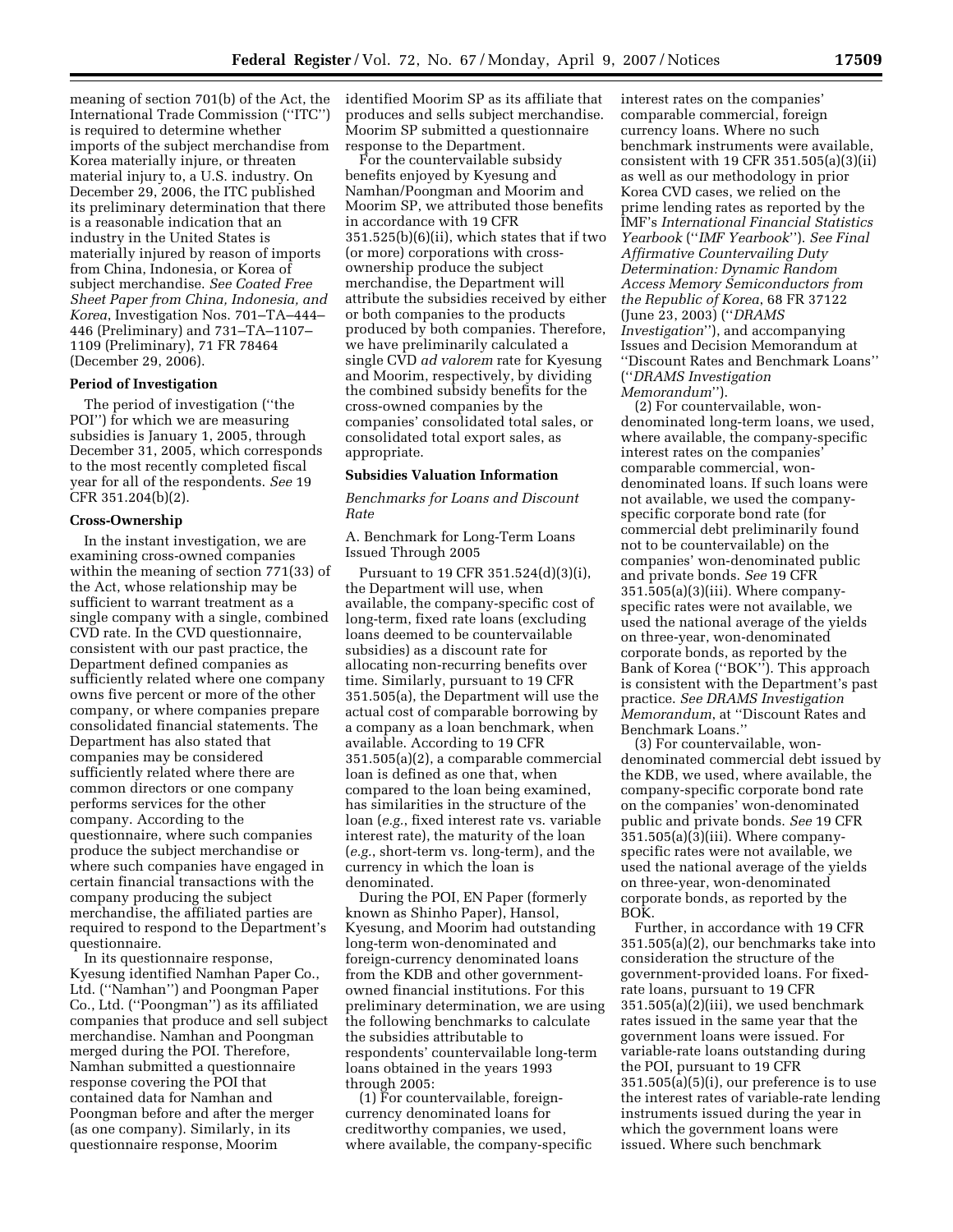instruments were unavailable, we used interest rates from loans issued during the POI as our benchmark, as such rates better reflect a variable interest rate that would be in effect during the POI. This approach is in accordance with the Department's practice in cases with similar facts. *See*, *e.g.*, *Final Results and Partial Rescission of Countervailing Duty Administrative Review: Stainless Steel Sheet and Strip From the Republic of Korea*, 68 FR 13267 (March 19, 2003), and accompanying Issues and Decision Memorandum, at Comment 8; *see also*  19 CFR 351.505(a)(5)(ii).

In addition, because we preliminarily determined that Poongman was uncreditworthy in 2004, in accordance with 19 CFR 351.524(d)(3)(ii) (*see*  ''Creditworthiness'' section, below), we have calculated for Poongman a longterm uncreditworthy benchmark and discount rate for 2004. According to 19 CFR 351.505(a)(3)(iii), in order to calculate these rates, the Department must specify values for four variables: (1) The probability of default by an uncreditworthy company; (2) the probability of default by a creditworthy company; (3) the long-term interest rate for creditworthy borrowers; and (4) the term of the debt. For the probability of default by an uncreditworthy company, we have used the average cumulative default rates reported for the Caa- to Crated category of companies as published in Moody's Investors Service, ''Historical Default Rates of Corporate Bond Issuers, 1920–1997'' (February 1998).

### B. Benchmark Discount Rates

Certain programs examined in this investigation require the allocation of benefits over time. Thus, we have employed the allocation methodology described under 19 CFR 351.524(d). Pursuant to 19 CFR 351.524(d)(3)(i), we based our discount rate upon data for the year in which the government agreed to provide the subsidy. Under 19 CFR 351.524(d)(3)(i)(A), our preference is to use the cost of long-term, fixed-rate loans of the firm in question. Thus, where available, we used companyspecific long-term loan benchmark of corporate bond rates on public and private bonds. Where those benchmarks are unavailable, pursuant to 19 CFR  $351.524(d)(3)(i)(\overline{B})$ , we used the national average of the yields on three-year corporate bonds, as reported by the BOK.

## C. Benchmarks for Short-Term Financing

The benefit calculation for the Export and Import Credit Financing from the Export-Import Bank of Korea requires

the application of a won-denominated, short-term interest rate benchmark. Absent a company-specific interest rate, we used as our benchmark the lending rate for won-denominated loans for the POI, as reported in the *IMF Yearbook.*  This approach is in accordance with 19 CFR 351.505(a)(3)(ii) and the Department's practice. See, *e.g.*, *Preliminary Results of Countervailing Duty Administrative Review: Corrosion-Resistant Carbon Steel Flat Products from the Republic of Korea*, 71 FR 53413, 53419 (September 11, 2006) (unchanged at the final results, *see Final Results of Countervailing Duty Administrative Review: Corrosion-Resistant Carbon Steel Flat Products from the Republic of Korea*, 72 FR 119 (January 3, 2007)).

## D. Allocation Period

Under 19 CFR 351.524(d)(2)(i), we will presume the allocation period for non-recurring subsidies to be the average useful life (''AUL'') of renewable physical assets for the industry concerned, as listed in the Internal Revenue Service's (''IRS'') 1977 Class Life Asset Depreciation Range System (''IRS tables''), as updated by the U.S. Department of the Treasury. The presumption will apply unless a party claims and establishes that these tables do not reasonably reflect the AUL of the renewable physical assets for the company or industry under investigation, and the party can establish that the difference between the company-specific or country-wide AUL for the industry under investigation is significant, pursuant to 19 CFR  $351.524(d)(2)(ii)$ . For assets used to manufacture products such as CFS paper, the IRS tables prescribe an AUL of 13 years.

In their questionnaire responses, each respondent company stated that it would not attempt to rebut the regulatory presumption by meeting the criteria set forth in 19 CFR 351.524(d)(2)(iii). Thus, for respondents, we will use the IRS AUL of 13 years to allocate any non-recurring subsidies for purposes of this preliminary determination.

Further, for non-recurring subsidies, we have applied the ''0.5 percent expense test'' described in 19 CFR 351.524(b)(2). Under this test, we compare the amount of subsidies approved under a given program in a particular year to sales (total sales or total export sales, as appropriate) for the same year. If the amount of subsidies is less than 0.5 percent of the relevant sales, then the benefits are allocated to the year of receipt rather than allocated over the AUL period.

### E. Creditworthiness

The examination of creditworthiness is an attempt to determine if the company in question could obtain longterm financing from conventional commercial sources. *See* 19 CFR 351.505(a)(4). According to 19 CFR 351.505(a)(4)(i), the Department will generally consider a firm to be uncreditworthy if, based on information available at the time of the governmentprovided loan, the firm could not have obtained long-term loans from conventional commercial sources. In making this determination, according to 19 CFR 351.505(a)(4)(i), the Department normally examines the following four types of information: (1) The receipt by the firm of comparable commercial long-term loans; (2) present and past indicators of the firm's financial health; (3) present and past indicators of the firm's ability to meet its costs and fixed financial obligations with its cash flow; and (4) evidence of the firm's future financial position.

With respect to item number one above, pursuant to 19 CFR 351.505(a)(4)(ii), in the case of firms not owned by the government, the receipt by the firm of comparable long-term commercial loans, unaccompanied by a government-provided guarantee (either explicit or implicit), will normally constitute dispositive evidence that the firm is not uncreditworthy. However, according to the preamble to the Department's CVD regulations, in situations, for instance, where a company has taken out a single commercial bank loan for a relatively small amount, where a loan has unusual aspects, or where we consider a commercial loan to be covered by an implicit government guarantee, we may not view the commercial loan(s) in question to be dispositive of a firm's creditworthiness. *See Preamble*, at 65367.

In the *Initiation Notice*, we indicated that we would investigate Shinho Paper's creditworthiness for the period 1998 through 2005, and Poongman's creditworthiness for 2004. As discussed in the March 29, 2007, memorandum entitled ''Shinho Paper's Equityworthiness and Creditworthiness,'' we preliminarily determined Shinho Paper to be creditworthy each year from 1998 through 2005 (a copy of this memorandum is available in the CRU). Regarding Poongman, we preliminarily determine Poongman to be uncreditworthy in 2004. *See*  Memorandum to the File Regarding Poongman's Creditworthiness (March 29, 2007), which is available in the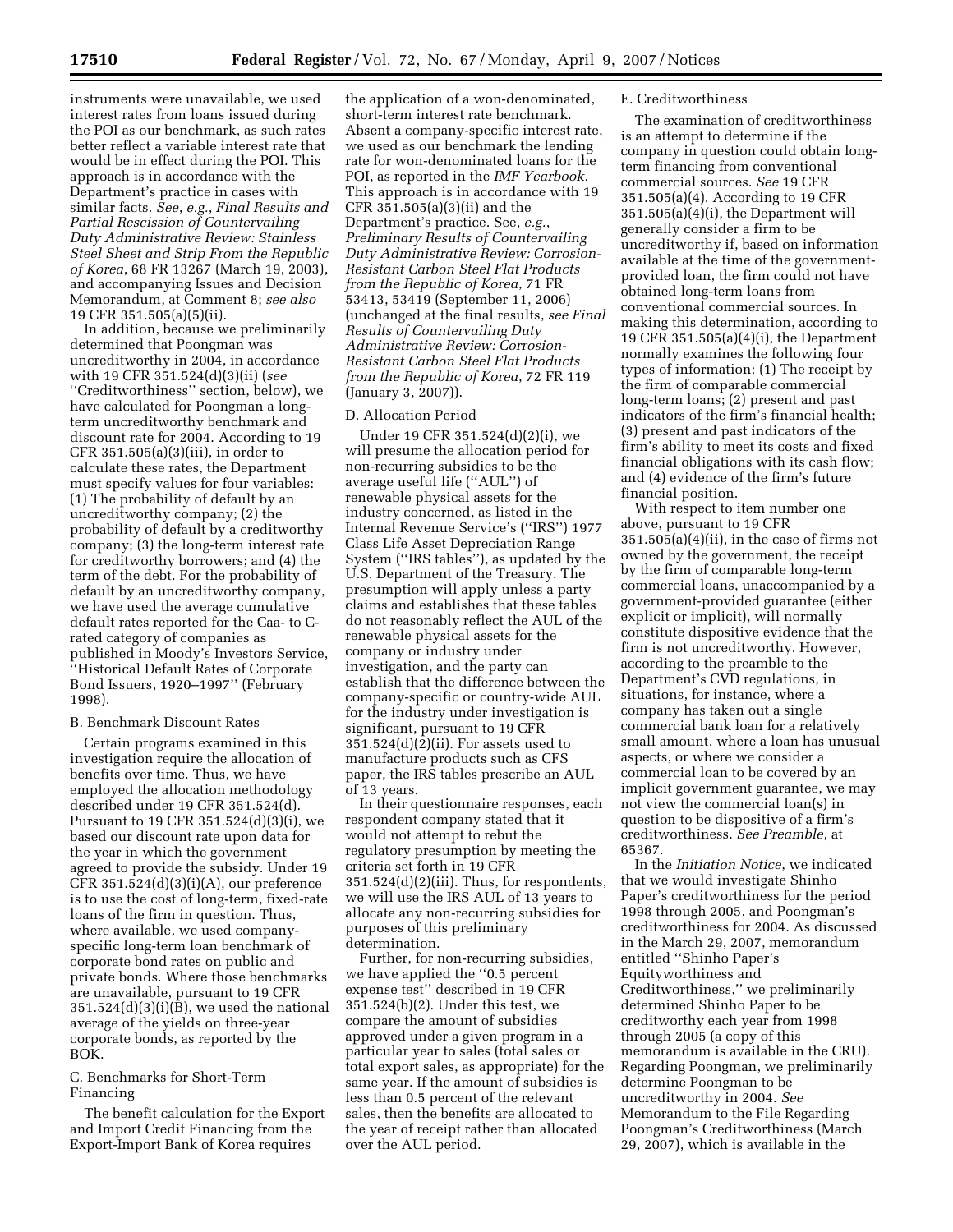CRU. Therefore, pursuant to 19 CFR 351.505(a)(3)(iii), we derived an ''uncreditworthy'' benchmark interest rate and used it to calculate the benefit that Poongman received from debt that was forgiven in 2004. For information on Poongman, *see* the ''Poongman's

## F. Equityworthiness

Restructuring'' section below.

Section 771(5)(E)(i) of the Act and 19 CFR 351.507 state that, in the case of a government-provided equity infusion, a benefit is conferred if an equity investment decision is inconsistent with the usual investment practice of private investors. According to 19 CFR 351.507, the first step in determining whether an equity investment decision is inconsistent with the usual investment practice of private investors is examining whether, at the time of the infusion, there was a market price for similar, newly issued equity. If so, the Department will consider an equity infusion to be inconsistent with the usual investment practice of private investors if the price paid by the government for newly issued shares is greater than the price paid by private investors for the same, or similar, newly issued shares. *See* 19 CFR 351.507(a)(2)(i).

If actual private investor prices are not available, then, pursuant to 19 CFR 351.507(a)(3)(i), the Department will determine whether the firm funded by the government-provided infusion was equityworthy or unequityworthy at the time of the equity infusion. In making the equityworthiness determination, pursuant to 19 CFR 351.507(a)(4), the Department will normally determine that a firm is equityworthy if, from the perspective of a reasonable private investor examining the firm at the time the government-provided equity infusion was made, the firm showed an ability to generate a reasonable rate of return within a reasonable time. To do so, the Department normally examines the following factors: (1) Objective analyses of the future financial prospects of the recipient firm; (2) current and past indicators of the firm's financial health; (3) rates of return on equity in the three years prior to the government equity infusion; and (4) equity investment in the firm by private investors.

Section 351.507(a)(4)(ii) of the Department's regulations further stipulates that the Department will ''normally require from the respondents the information and analysis completed prior to the infusion, upon which the government based its decision to provide the equity infusion.'' Absent an analysis containing information

typically examined by potential private investors considering an equity investment, the Department will normally determine that the equity infusion provides a countervailable benefit. This is because, before making a significant equity infusion, it is the usual investment practice of private investors to evaluate the potential risk versus the expected return, using the most objective criteria and information available to the investor.

In the *Initiation Notice*, we indicated that we would investigate Shinho Paper's equityworthiness for the period 1998 through 2005, and Poongman's equityworthiness for 2004. As discussed in the March 29, 2007, memorandum entitled ''Shinho Paper's Equityworthiness and Creditworthiness'' (which is on file in the CRU), we preliminarily determine that Shinho Paper was equityworthy each year from 1998 through 2005. For information on Poongman, *see* the ''Poongman's Restructuring'' section, below.

### **I. Programs Preliminarily Determined To Be Countervailable**

*A. Long-Term Lending Provided by the KDB and Other GOK-Owned Institutions* 

Petitioner alleges that lending by the KDB to the Korean paper sector was a financial contribution, which provided a benefit and was specific to the paper sector. Petitioner also argues that in addition to the KDB, the Industrial Bank of Korea, National Agricultural Cooperative Federation, the National Federation of Fisheries, and the Export-Import Bank be treated as governmental authorities, consistent with our approach in *DRAMS Investigation. See*  Petition for the Imposition of Countervailing Duties from Petitioners to the Department at 15 (October 31, 2006) (''Petition''). Petitioner alleges that GOK lending by these various government entities was specific to the paper industry. In its allegation, petitioner suggests that the Department adopt a methodology under which the amount of the paper sector's share of KDB loans is compared to the paper sector's contribution to the total manufacturing output in Korea. According to petitioner, where this analysis shows that the amount of the paper sector's loans from the KDB exceeds that sector's share of Korean manufacturing output, the Department should find that the paper sector received a disproportionate share of KDB loans, *i.e.*, which is therefore specific under section 771(5A)(D)(iii) of the Act. *See* Petition, at 17–18.

As explained above, the Department preliminarily agrees that KDB and other GOK lending institutions provide a financial contribution to the Korea paper sector under section 771(5)(D)(i) of the Act. We also preliminarily determine that KDB lending to the paper sector was specific in accordance with section 771(5A)(D)(iii)(III) of the Act because the paper sector received a disproportionate share of KDB loans between 1999 and 2005 when compared to that sector's contribution to the overall Korean Gross Domestic Product (''GDP'').5 *See* Memorandum to the File Regarding Analysis of Korea Paper Sector's share of KDB Lending (March 29, 2007) (''KDB Memorandum''). While the record is not adequately developed regarding loans provided to the paper sector by other GOK lending institutions, there is no reason to believe that the lending patterns of these other government lending institutions would be different than the lending pattern of the KDB, the country's leading supplier of long-term funds to domestic corporations over the period.

With regard to KDB's lending to the paper sector in the years 1993 through 1998, we do not have on the record KDB-specific lending data for these years. The GOK reported that the KDB no loner maintains lending data for newly issued loans for this period either in electronic or paper form. *See* GOK's questionnaire response at 26 (January 26, 2007) and at 16 (March 6, 2007). However, for the years 1993 through 1998, we have on the record data on the total lending to the paper sector, encompassing loans from the KDB, other GOK financial institutions, and commercial banks. *See* GOK's questionnaire response at page 20 and Exhibits 6 and 7 (January 26, 2007). We, therefore, examined the paper sector's share of total lending to the paper sector's share of GDP in each of those years. We find that the record indicates that the paper sector received a disproportionate share of total lending in each year 1993 through 1998 when compared to the sector's contribution to the overall Korean GDP, and that this can serve as a reasonable proxy for the KDB-specific lending data. Given the finding that the paper sector received a

<sup>5</sup> In reporting economic activity that contributes to the Korean GDP, the BOK does not report a category particular just to the paper sector. The paper sector's contribution to GDP is contained within the category ''wood, paper, publishing, and printing.'' Therefore, to conduct our GDP analysis, we are using this broad category. To the extent that we could, we combined the lending data for ''wood, paper, publishing, and printing'' to achieve an ''apples-to-apples'' comparison between share of GDP and share of loans for this sector. See KDB Memorandum, for more discussion.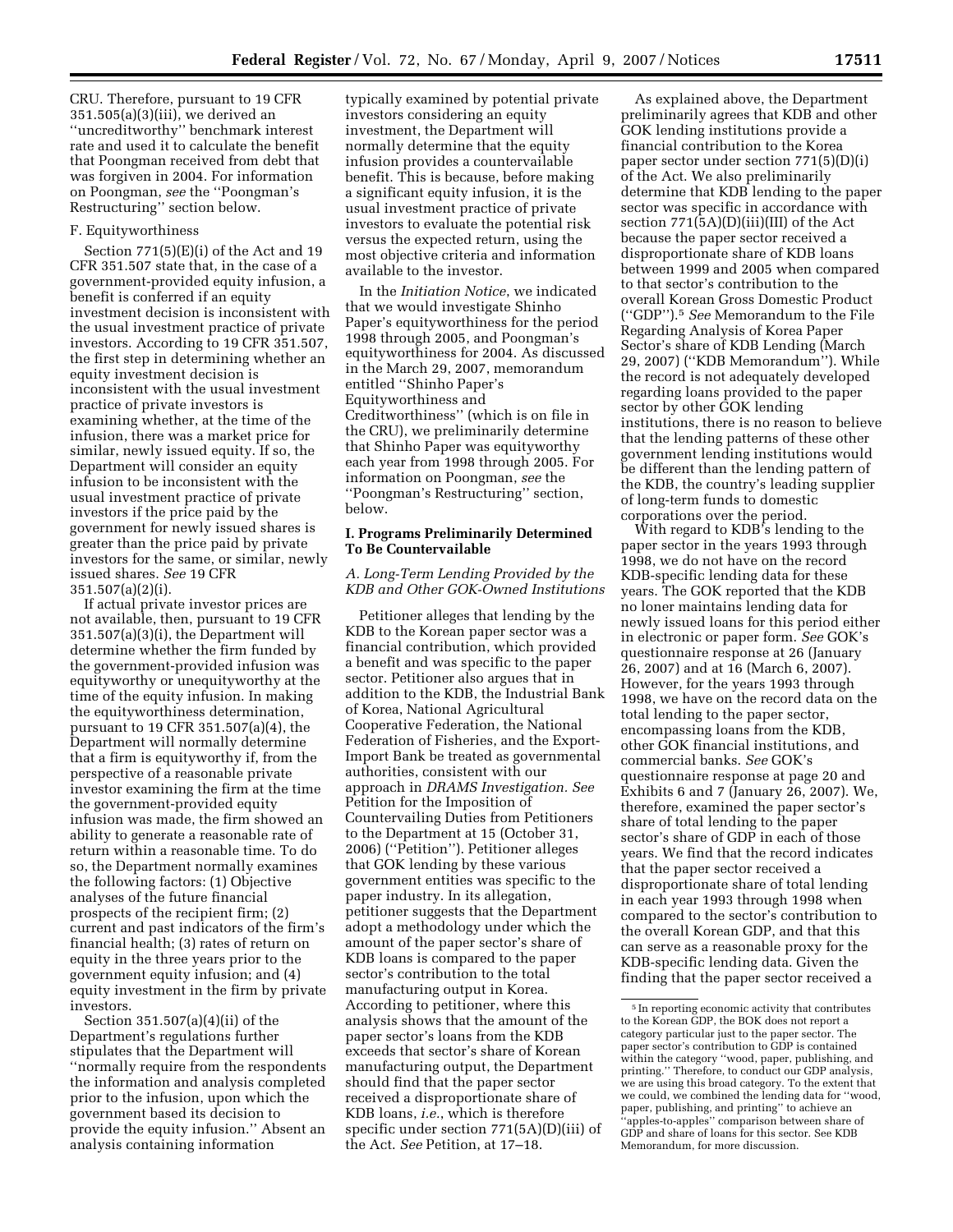disproportionate share of KDB loans in each year 1999 through 2005, and the lending trend identified for the paper sector 1993 through 1998, we also preliminarily determine that the paper sector received a disproportionate share of KDB loans between 1993 and 1998, and that this lending was specific in accordance with section  $771(5A)(D)(iii)(III)$  of the Act.

The comparison between KDB lending received by the paper sector and the paper sector's contribution to the GDP of Korea is consistent with the Department's approach in *Plate in Coils. See Final Negative Countervailing Duty Determination: Stainless Steel Plate in Coils From the Republic of Korea*, 64 FR 15530 (March 31, 1999) (''*Plate in Coils*''); *see also* Memorandum from David Mueller to Holly A. Kuga: Regarding Analysis Concerning Direction of Credit, Subject: Countervailing Duty Investigation (March 4, 1998).<sup>6</sup>

In accordance with 19 CFR 351.505(c)(2) and (4), for each respondent, we calculated the benefit for each fixed- and variable-rate loan received from the KDB and other GOK lending institutions, as well as commercial debt issued by KDB where relevant, to be the difference between the actual amount of interest paid on the government loan during the POI and the amount of interest that would have been paid during the POI at the benchmark interest rate. We conducted our benefit calculations using the benchmark interest rates described in the ''Subsidies Valuation Information'' section, above. For foreign currencydenominated loans, we converted the benefits into Korean won using the appropriate exchange rate. For each company, we then summed the benefits from the long-term fixed-rate and variable-rate won-denominated loans, and commercial debt issued by KDB where relevant, and divided that amount by each company's total sales values for the POI. We preliminarily determine the net countervailable subsidy rates to be, for: Hansol 1.01 percent *ad valorem*, Kyesung 0.01 percent *ad valorem*, and Moorim 0.02 percent *ad valorem.* 

#### *B. Poongman's Restructuring*

Petitioner alleges that Poongman, a CFS-producing affiliate of Kyesung, received countervailable benefits from the GOK through extensions of debt maturities in 2002 and 2004, and a debtfor-equity swap in 2004. *See* Petition, at 67–69. Petitioner states that the KDB,

owned/controlled by the GOK, was the main participant in the debt-for-equity swap. Petitioner further alleges that Poongman was unequityworthy and uncreditworthy in 2004. They base their allegation of Poongman's unequityworthiness and uncreditworthiness on its financial statements and its creditors' assessments. Therefore, petitioner argues that the GOK conferred a benefit upon Poongman, within the meaning of sections 771(5)(E)(i) and (ii) of the Act, in the form of a government equity infusion and a loan. Petitioner further alleges that the debt-for-equity swap and the extensions of debt maturities constitute government financial contributions within the meaning of section 771(5)(D)(i) of the Act. In addition, petitioner alleges that this program is specific under section  $771(5A)(D)(iii)$  of the Act, as this transaction was limited to Poongman. Pursuant to the Corporate Restructuring Promotion Act (''CRPA''), Korea's statutory framework for debt restructurings, Poongman's creditors performed a biannual credit assessment of the company in 2001.7 As a result of this assessment, Poongman received a 'B' rating, which allowed it to go through self-restructuring, rather than through the formal CRPA process. *See*  GOK's questionnaire response at pages 2 and 19 (February 2, 2007). Pursuant to the self-restructuring, in 2002, Poongman was granted an extension on the debt maturities for some of its KDB loans that were coming due. No other creditors besides the KDB granted the extensions during this period. As discussed further below, the interest owed as a result of this extension was forgiven and resulted in the provision of a countervailable subsidy.

Following another credit assessment in 2002, the KDB classified Poongman as a credit risk company and demanded it perform self-restructuring in accordance with Article 10.3 of the CRPA. *See id.* at Exhibit K–1; *see also*  GOK's questionnaire response at page 16 (March 16, 2007). As a result, Poongman engaged the services of a management consulting company to provide a financial analysis. The record facts further indicate that the management consulting company

provided a report based on commercial considerations which served as the basis for the restructuring of Poongman and its merger with Namhan. *See* Namhan's questionnaire response at Exhibit L–20 (February 2, 2007) and Exhibit L–44 (March 13, 2007).

In June 2004, Poongman's restructuring package was agreed to by Poongman's creditors and Namhan. This package included an agreement that Poongman would merge with Namhan, Poongman's creditors would swap Poongman's debt in exchange for shares in Namhan, and Poongman's creditors would extend Poongman's remaining debt maturities. Subsequently, Poongman's board of directors approved the restructuring package on June 8, 2004, and the debt-for-equity swap was made. Due to volatile market conditions, and not due to any changes to the terms of the merger, the merger did not take effect until July 31, 2005, when Poongman's stocks were swapped for Namhan's stocks.

In a past review involving a Korean corporate restructuring, the Department found that in a debt-for-equity swap that was conditioned on a merger of a nonequityworthy company (Kangwon) with an equityworthy company (Inchon), the creditors of the non-equityworthy company were effectively exchanging their debt for equity in the equityworthy company. In that case, Kangwon merged into Inchon, with Inchon being the postmerger company. *See Final Results of Countervailing Duty Administrative Review: Stainless Steel Sheet and Strip in Coils from the Republic of Korea*, 69 FR 2113 (January 14, 2004) (''*Stainless Steel*''), and accompanying Issues and Decision Memorandum at Comment 3. In *Stainless Steel*, the Department found that the terms of the merger and the debt-for-equity swap were part of the same agreement and that the legal requirements for the agreement had been fulfilled before the debt-for-equity swap took place. *Id.* Moreover, there was no allegation that Inchon was not equityworthy, and the Department found that the record evidence regarding Inchon's financial status provided no reason to question its equityworthiness. *Id.* Consequently, the Department concluded that the equityworthiness of Kangwon, the nonequityworthy company, was not relevant to the determination of whether a benefit was conferred. *Id.* 

In this case, we find that the debt-toequity swap was agreed to by Poongman's creditors on the condition that the merger with Namhan would occur, and that the share issuance price would be the market price. Moreover, we find that the terms of the merger and

<sup>6</sup>A copy of this public document has been placed on the record of this review.

<sup>7</sup>The CRPA was enacted in September 2001, to help stabilize the financial and corporate sectors recovering from the 1997 financial crisis by allowing for corporate restructurings with more transparency and promptness. Its intent is to give greater responsibility to the creditors in resolving the fate of non-performing debt in the market by implementing a corporate risk rating system and conducting regular credit risk assessments on companies receiving 50 billion won or more in credit.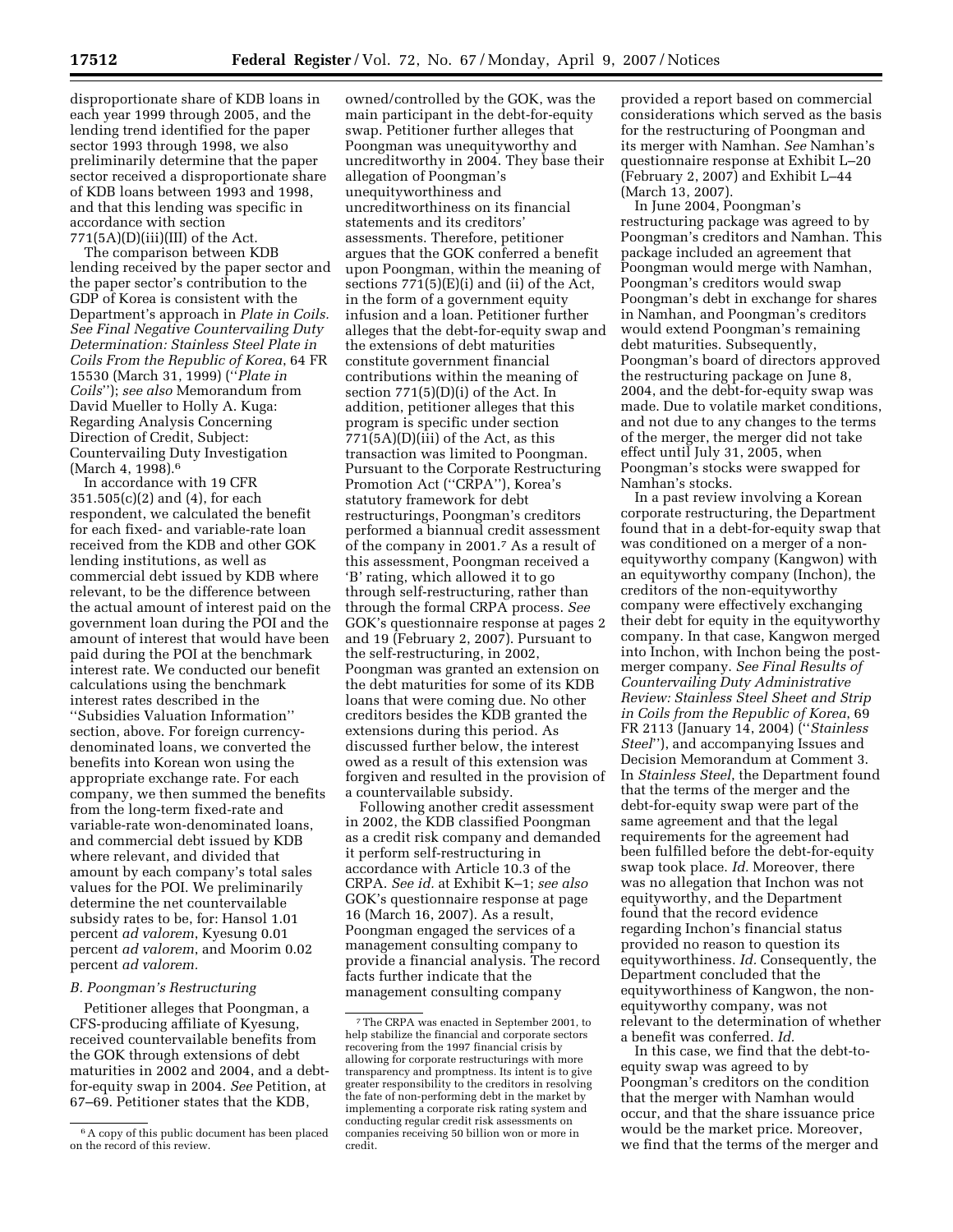the swap were part of the same agreement that was approved by Poongman's board of directors. Based on record evidence, and consistent with *Stainless Steel*, we preliminarily find that, because the swap and the extension of debt maturities took place on the condition of Poongman's merger into Namhan, Poongman's creditors were effectively exchanging their debt for equity in Namhan, an equityworthy company.

In looking to the post-merger entity as the reference for analyzing equityworthiness and creditworthiness, the Department takes due consideration of the specific facts of the case. In the instant investigation, the record evidence shows Namhan to be a larger, financially more stable company relative to Poongman. In addition, petitioner has not alleged that Namhan was an unequityworthy or uncreditworthy company during the relevant time period. Thus, in accordance with section 771(5)(E)(i) of the Act, we find that the decision by Poongman's creditors to swap debt for equity in Namhan was not inconsistent with the usual practice of private investors and did not confer a benefit to Poongman. Therefore, we preliminarily find that the debt-for-equity swap and the debt maturity extensions that occurred in 2004, on condition of the merger with Namhan are not countervailable.

However, with regard to the forgiveness of interest owed as discussed earlier, we preliminarily find that this forgiveness of debt constitutes the provision of a financial contribution. In addition, we preliminarily find that it was specific to Poongman within the meaning of section 771(5A)(D)(iii) of the Act, in that it was limited to one company. As such, we preliminarily determine the net countervailable subsidy to be 0.49 percent ad valorem.

## *C. Export and Import Credit Financing From the Export-Import Bank of Korea (''KEXIM'')*

The Department has previously determined that the GOK's short-term export financing program is countervailable. See *e.g., Preliminary Results of Countervailing Duty Administrative Review: Corrosion-Resistant Carbon Steel Flat Products from the Republic of Korea*, 71 FR 53413, 53419 (September 11, 2006), (unchanged at the final results, *see Final Results of Countervailing Duty Administrative Review: Corrosion-Resistant Carbon Steel Flat Products from the Republic of Korea*, 72 FR 119 (January 3, 2007)); *see also Final Affirmative Countervailing Duty* 

*Determination: Certain Cut-to-Length Carbon-Quality Steel Plate From the Republic of Korea*, 64 FR 73176, 73180 (December 29, 1999). No new information from interested parties has been presented in this investigation to warrant a reconsideration of the countervailability of this program. Therefore, we preliminarily find that this program is countervailable.

We preliminarily determine that the program is specific, pursuant to section 771(5A)(B) of the Act, because receipt of the financing is contingent upon exporting. In addition, we preliminarily determine that the export financing constitutes a financial contribution in the form of a loan within the meaning of section 771(5)(D)(i) of the Act and confers a benefit within the meaning of section 771(5)(E)(ii) of the Act. During the POI, Hansol was the only respondent that received export financing from the KEXIM.

Pursuant to 19 CFR 351.505(a)(1), to calculate the benefit under this program, we compared the amount of interest paid under the program to the amount of interest that would have been paid on a comparable commercial loan. As our benchmark, we used the short-term interest rates discussed above in the ''Subsidies Valuation Information'' section. To calculate the net subsidy rate, we divided the benefit by the f.o.b. value of Hansol's total exports for 2005. On this basis, we preliminarily determine the net countervailable subsidy rate for Hansol to be 0.13 percent *ad valorem*.

## *D. Sale of Pulp for Less Than Adequate Remuneration*

Donghae Pulp Company (''DP'') is the sole domestic producer/supplier of chemical pulp to the Korean pulp and paper industry. DP sells one type of chemical pulp to CFS producers, specifically bleached woodcraft pulp from the broadleaf trees. The key input into the production of CFS paper is chemical pulp, which respondents either import or purchase domestically from DP. During the POI, all respondents purchased chemical pulp directly from DP.8

DP was originally Daehan Chemical Pulp (''DCP''), established in January 1974, under the laws of the Republic of Korea, as a government-funded enterprise to manufacture and sell chemical pulp. DCP changed its name to DP in June 1977, and in 1987, the GOK sold its interest in DP to several companies that were end users of chemical pulp. Since June 1989, the

shares of DP have been listed on the Korea Stock Exchange. In April 1998, DP declared bankruptcy and applied to the court for company reorganization. Soon thereafter, DP began operating under court receivership.9 In September 1999, as part of the reorganization, the shares of some companies were retired without compensation.10 In November 1999, the shares of the remaining shareholders were consolidated and the creditors swapped their debt for equity shares in DP. As a result of this debt-toequity conversion, KDB became DP's largest shareholder. Officials from the KDB are directors on DP's board of directors.

Respondents argue that, since DP is in court receivership, the GOK does not control DP or direct it to sell chemical pulp to Korean CFS producers for less than adequate remuneration. In support of their argument, respondents discuss that in an earlier Korean CVD administrative review, the Department found that because Sammi Steel Co., Ltd. (''Sammi'') was in court receivership, Inchon Iron & Steel Co., Ltd., although a major shareholder, was not able to control Sammi's assets. *See Final Results and Partial Rescission of Countervailing Duty Administrative Review: Stainless Steel Sheet and Strip from the Republic of Korea*, 68 FR 13267 (March 19, 2003), and accompanying Issues and Decision Memorandum at Comment 3 (''*Sheet and Strip 2003*'').

However, contrary to respondents'' argument concerning *Sheet and Strip 2003*, the facts of this instant investigation in which we are examining DP are distinct from the facts that we examined with regard to Sammi's court receivership. Specifically, in *Sheet and Strip 2003*, we examined Sammi's court receivership in the context of crossownership and the attribution of benefits, whereas, in this instant investigation, we are examining whether DP should be considered a GOK entity for purposes of examining whether a countervailable benefit is being provided. *Id.* 

In order to assess whether an entity such as DP should be regarded as the government for purposes of a CVD proceeding, the Department considers the following factors to be relevant: (1) The government's ownership; (2) the government's presence on the entity's board of directors; (3) the government's control over the entity's activities; (4)

<sup>8</sup> DP sells chemical pulp directly to end-users. There are no distributors of chemical pulp in Korea.

<sup>9</sup> During the POI, DP remained in court receivership.

<sup>10</sup>Specifically, as part of DP's reorganization, the shares of Kyesung, Namhan, Poongman, Moorim, Moorim SP, and Hankuk Paper Co., Ltd. were retired without any compensation.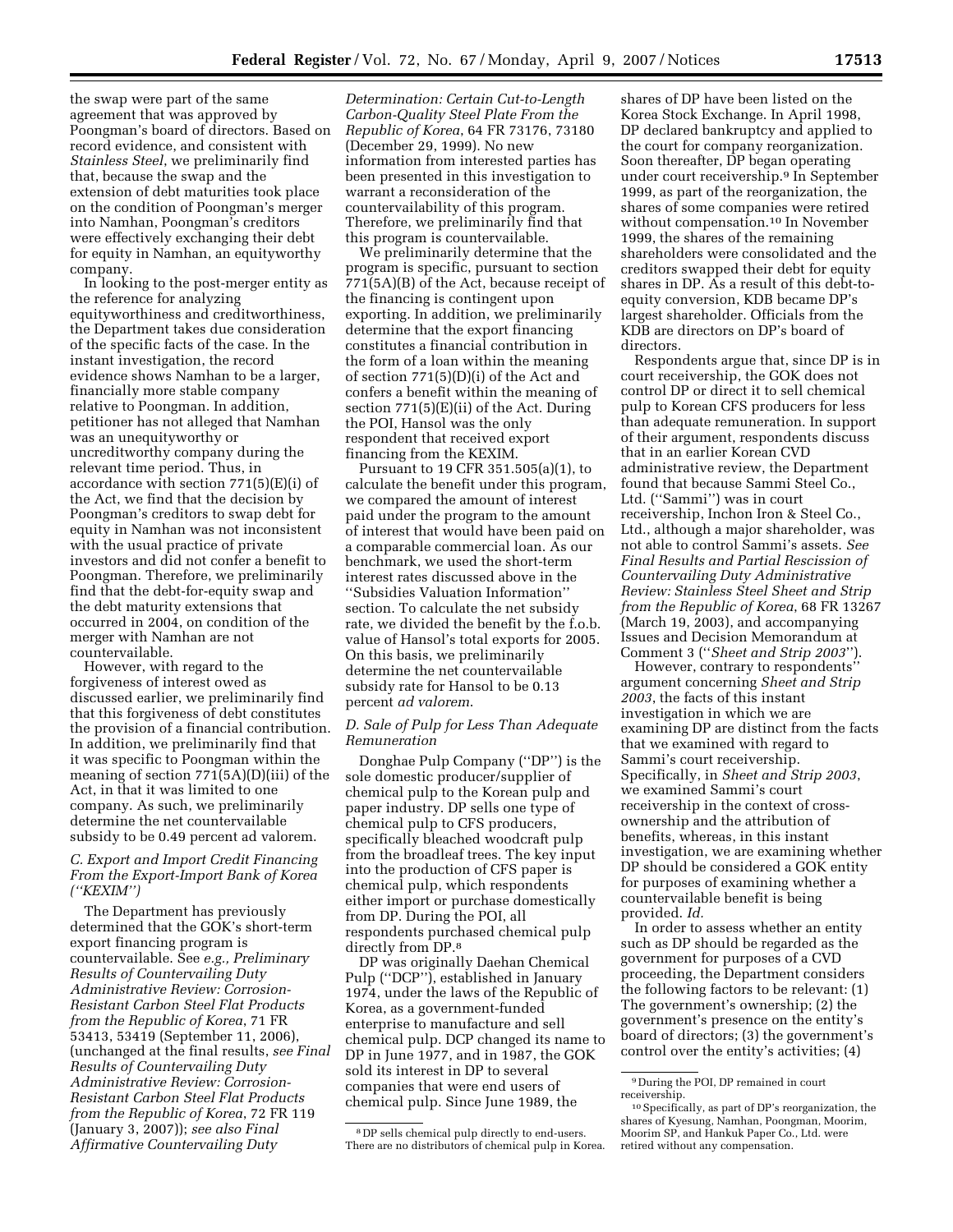the entity's pursuit of governmental policies or interests; and (5) whether the entity is created by statute. *See, e.g., Final Affirmative Countervailing Duty Determinations: Pure Magnesium and Alloy Magnesium from Canada*, 57 FR 30946, 30954 (July 13, 1992); *Final Affirmative Countervailing Duty Determination: Certain Fresh Cut Flowers from the Netherlands*, 52 FR 3301, 3302, 3310 (February 3, 1987); and *Final Affirmative Countervailing Duty Determination: Stainless Steel Sheet and Strip in Coils from the Republic of Korea*, 64 FR 30636, 30642– 30643 (June 8, 1999) (''*Sheet and Strip 1999*'').

We preliminarily find DP to be a government authority under section 771(5)(B)(i) of the Act. DP was established by the GOK in 1974 to address the government's interest in establishing a domestic manufacturer and supplier of chemical pulp to the paper industry. DP is majority-owned by the KDB, a government-owned financial institution that also has presence on DP's board of directors. We do not believe that DP's court receivership status overrides the factors considered by the Department, which are outlined above.

Further, this finding that DP is a government authority is consistent with prior determinations by the Department. For example, the Department determined that the actions of Pohang Iron and Steel Company, Ltd. (''POSCO'') should be considered as actions of the GOK because POSCO was a government-owned company. At that time, the GOK was POSCO's largest shareholder. *See id.*, at 30642–30643.

Further, we preliminarily find that DP's provision of chemical pulp constitutes a financial contribution because it is the provision of a good as defined in section 771(5)(D)(iii) of the Act. We also preliminarily find that the provision of chemical pulp is specific in accordance with section 771(5A)(D)(iii)(I) of the Act because it is limited to the pulp and paper industry.

To determine whether there is a benefit from the provision of a good, the Act specifies that the Department must examine whether the good was provided for less than adequate remuneration. According to section 771(5)(E) of the Act, the adequacy of remuneration with respect to a government's provision of a good shall be determined in relation to prevailing market conditions for the good being provided or the goods being purchased in the country which is subject to the investigation or review. Prevailing market conditions include price, quality, availability, marketability, transportation, and other

conditions of purchase or sale. Section 351.511 of the Department's regulations sets forth, in order of preference, the benchmarks that we will examine in determining the adequacy of remuneration. As discussed under 351.511(a)(2)(i), the first preference is to compare the government price to a market-determined price resulting from actual transactions within the country, including imports. In this case, as DP is the only domestic supplier of chemical pulp, there is no domestic price that can serve as a benchmark price. However, the respondents imported chemical pulp comparable, in terms of quality and quantity, to that purchased from DP during the POI.

To calculate the benefit under this program, for each respondent, we compared the monthly delivered weighted-average price, after all discounts, paid to DP for chemical pulp to the calculated monthly delivered weighted-average import price paid to foreign suppliers of chemical pulp. We determined the monthly price difference and then multiplied the difference by the quantity of chemical pulp purchased from DP in each respective month of the POI. We next summed the price savings realized by each company and divided that amount by each company's total sales value for the POI. On this basis, we preliminarily determine the net countervailable subsidy from this program for the respondents to be: 0.08 percent *ad valorem* for EN Paper, 0.62 percent *ad valorem* for Hansol, 0.09 percent *ad valorem* for Kyesung, and 0.02 percent *ad valorem* for Moorim.

### *E. Sales of Pulp From Raw Material Reserve for Less Than Adequate Remuneration*

The Korean Public Procurement Service ("PPS"),<sup>11</sup> established in January 1949, is a government procurement agency that stockpiles certain raw materials (*e.g.*, aluminum, copper, and nickel), basic necessities (*e.g.*, salt), and industrial use materials (*e.g.*, chemical pulp and natural rubber) using government funds. PPS facilitates the short- and long-term supply of goods and seeks to stabilize consumer prices, pursuant to the Government Procurement Act.

Each year the PPS formulates a storage plan in accordance with the economic policies of the GOK. The release of stored items is carried out in accordance with the yearly plan. The GOK reported that prices for released items are determined based on the cost and market price at home and abroad

and that in certain circumstances could be released for a price lower than the purchase price. The PPS publically announces the stockpile release sales via its website and sells directly to end users. During the POI, PPS sold chemical pulp, some of which was purchased by Moorim SP.

We preliminarily find that PPS's provision of chemical pulp constitutes a financial contribution because it is the provision of a good as defined in section 771(5)(D)(iii) of the Act. We also preliminarily find this provision of chemical pulp to be specific in accordance with section 771(5A)(D)(iii)(I) of the Act because it is limited to end users of pulp or entities associated with end users of pulp.

To determine whether there is a benefit from the provision of a good, the Act specifies that the Department must examine whether the good was provided for less than adequate remuneration. According to section 771(5)(E) of the Act, the adequacy of remuneration with respect to a government's provision of a good shall be determined in relation to prevailing market conditions for the good being provided or the goods being purchased in the country which is subject to the investigation or review. Prevailing market conditions include price, quality, availability, marketability, transportation, and other conditions of purchase or sale. Section 351.511 of the Department's regulations sets forth, in order of preference, the benchmarks that we will examine in determining the adequacy of remuneration. As discussed under 19 CFR 351.511(a)(2)(i), the first preference is to compare the government price to a market-determined price resulting from actual transactions within the country, including imports. As discussed above under ''Sale of Pulp for Less Than Adequate Remuneration, DP, a government-owned entity, is the only domestic producer of pulp. As such, there are no market-determined domestic prices for chemical pulp available to serve as a benchmark. Moorim SP, however, did have imports of chemical pulp during the POI.

To calculate the benefit under this program, we compared the price that Moorim SP paid to PPS for chemical pulp and the import price that Moorim paid to a foreign supplier for comparable chemical pulp. We determined the price differential and then multiplied that differential by the quantity of pulp purchased from PPS. We next divided the price savings by the company's total sales value for the POI. On this basis, we preliminarily determine the net countervailable

<sup>&</sup>lt;sup>11</sup> The PPS is a subsidiary agency of the Ministry of Finance and Economy.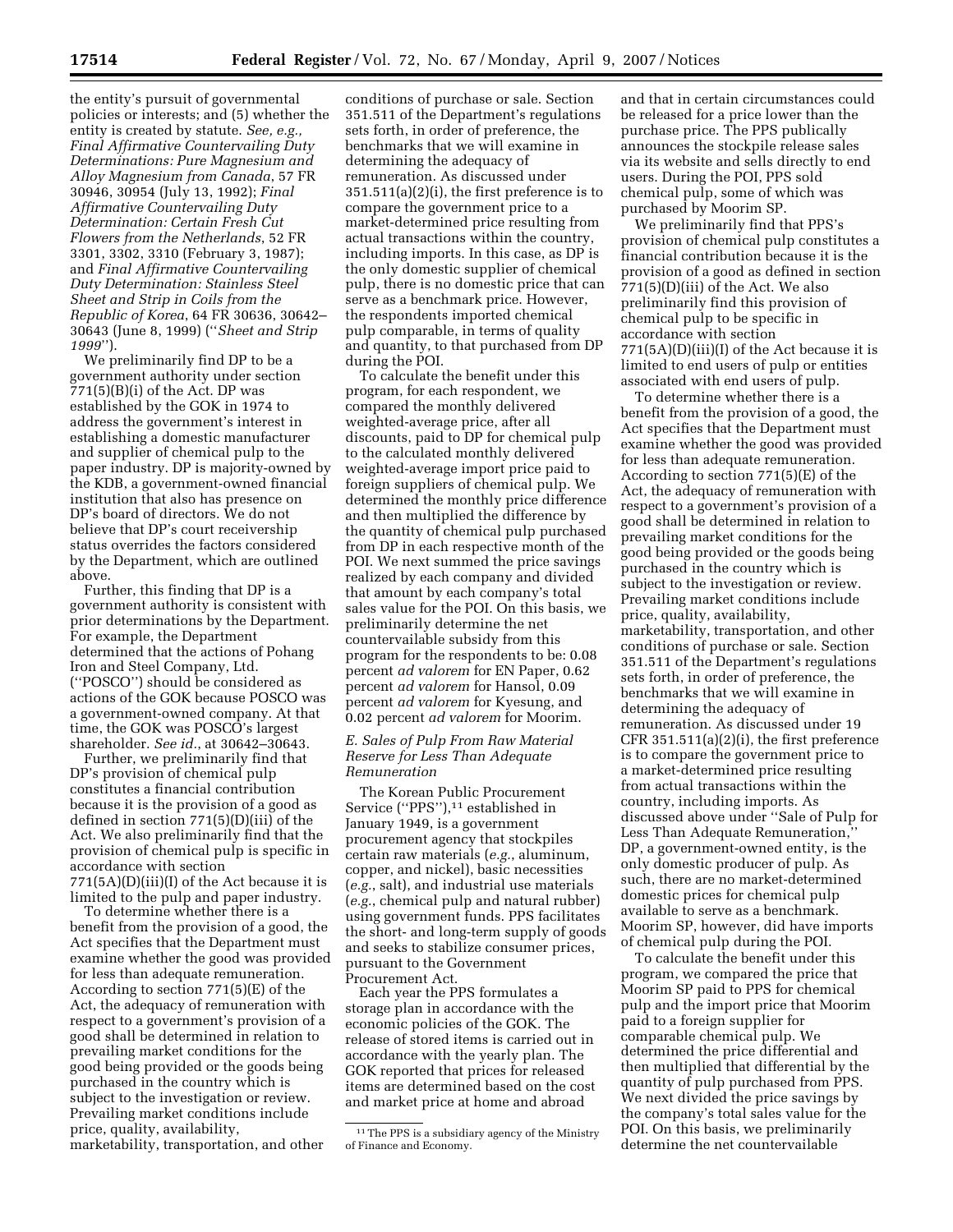subsidy for Moorim to be less than 0.005 percent *ad valorem*.

## *F. Reduction in Taxes for Operating in Regional and National Industrial Complexes*

Under Article 46 of the Industrial Cluster Development and Factory Establishment Act (''ICDFE Act''), a state or local government may provide tax exemptions as prescribed by the Restriction of Special Taxation Act. In accordance with this authority, Article 276 of the Local Tax Act provides that entities that acquire real estate in a designated industrial complex for the purpose of constructing new buildings or enlarging existing facilities are eligible for acquisition, registration, and property tax exemptions. Property taxes are reduced by either 50 or 100 percent for five years from the date the tax liability becomes effective. The 100 percent property tax exemption applies to land, buildings, or facilities located in industrial complexes outside of the Seoul metropolitan area. The GOK established the tax exemption program under Article 276 in December 1994, to provide incentives for companies to relocate from populated areas in the Seoul metropolitan region to industrial sites in less populated parts of the country. During the POI, Namhan received a property tax exemption under Article 276 for the enlargement of its manufacturing facility located in the Chongup Industrial Complex, which is designated under the ICDFE Act.

In prior Korea cases, the Department has determined that local tax exemptions provide countervailable subsidies. *See, e.g., Final Results and Partial Rescission of Countervailing Duty Administrative Review: Stainless Steel Sheet and Strip in Coils from the Republic of Korea*, 68 FR 13267 (March 19, 2003), and accompanying Issues and Decision Memorandum at ''Inchon's Local Tax Exemption;'' and *Final Affirmative Countervailing Duty Determination: Certain Cold-Rolled Carbon Steel Flat Products from the Republic of Korea*, 67 FR 62102 (October 3, 2002), and accompanying Issues and Decision Memorandum at ''Local Tax Exemption on Land Outside of Metropolitan Area.'' No new information from interested parties has been presented in this investigation to warrant a reconsideration of the countervailability of this program. Consistent with those prior determinations, in the instant investigation, the Department preliminarily determines that the property tax exemption that Namhan received is regionally specific under section  $771(5A)(D)(iv)$  of the Act, as

being limited to an enterprise or industry located within a designated geographical region. We preliminarily determine that a financial contribution is provided under section 771(5)(D)(ii) of the Act, in the form of revenue foregone. A benefit is conferred in the form of a tax exemption.

To calculate the benefit, we divided Namhan's property tax exemption by the company's total sales value for 2005. On this basis, we preliminarily determine the net countervailable subsidy under this program to be less than 0.005 percent *ad valorem*.

### **II. Programs Preliminarily Determined To Not Provide Countervailable Benefits During the POI**

## *A. Duty Drawback on Non-Physically Incorporated Items and Excess Loss Rates*

The Korean duty drawback system is administered by the Customs Policy Division of the Ministry of Finance and Economy (''MOFE''). The Act on Special Cases Concerning the Refundment of Customs Duties, Etc., Levied on Raw Materials for Export (''Act on Customs Duties'') governs the duty drawback program. Under the Korean duty drawback system, for a company to receive duty drawback the imported material must be physically incorporated into merchandise that is exported within two years from the time the input material is imported. There is no import duty on chemical pulp, the most important raw material used to produce CFS paper. Therefore, CFS producers are not eligible to claim duty drawback on imports of chemical pulp. CFS producers, however, can seek duty drawback for import duties paid on other materials used in the production of CFS paper, *e.g.*, clay, latex, starch, pigment, and talcum. Each material has its own single import duty rate.

The GOK states that under the duty drawback system only import duties can be refunded; no other import fees (*e.g.*, value added tax, customs brokerage, unloading charges, etc.) are eligible for drawback. To seek a drawback of import duties, the company must file with its local Customs office an application, import permits, export permits, and a statement of accounts for the required amount (see below for a discussion of this statement). A company can seek a refund of duties through either a company-specific method or fixed amount refund method (see below for a discussion of the two duty drawback methods). If the documentation is in order, the Customs office refunds the applicable duty amount.

Under section  $351.519(a)(1)(i)$  of the Department's regulations, in the case of drawback of import charges, a benefit exists to the extent that the amount of the remission or drawback exceeds the amount of import charges on imported inputs that are consumed in the production of the exported product, making normal allowance for waste. Section 351.519(a)(4)(i) states that the entire amount of such remission or drawback will confer a benefit, unless the Department determines that the government in question has in place and applies a system or procedure to confirm which inputs are consumed in the production of the exported products and in what amounts, and the system or procedure is reasonable, effective for the purposes intended, and is based on generally accepted commercial practices in the country of export.

The GOK submitted information on the system that Korean Customs has in place to monitor which inputs are consumed in the production of the exported products and in what amounts. As noted, there are two duty drawback methods used in Korea: (i) The company-specific method, and (ii) the fixed amount refund method. Under the company-specific method, a company's duty drawback is based upon its ''statement of accounts for the required amount.'' This statement, which contains a formula specific to each company, demonstrates the amounts of import duty paid on imports and the amount of imports used to produce the exported product.12

The Customs Services' Examination Department, which is located in the five local Customs offices, examines the reasonableness and accuracy of the required quantity reported in the company's statement. The GOK reported that this process is an examination of the documents submitted because there is no issue regarding the usage rate for the imported raw materials. The GOK explained that all of the imported inputs for which the respondents claimed and received duty drawback are consumed in the production process (*i.e.*, clay, latex, starch, pigment, and talcum) and, therefore, there is no loss rate regarding the usage of these inputs in the claims

(2) Duty Drawback Amount = Total Import Duty Paid \* Required Quantity/Total Import Quantity.

<sup>12</sup>Specifically, the duty drawback amount is calculated according to the following two-step formula:

<sup>(1)</sup> Required Quantity = Export Quantity \* Required Per Unit Quantity. The ''required per unit quantity'' is determined by each company's production experience. This usage rate is determined based on the company's prior fiscal year experience. The GOK reported that if the usage rate changes from one year to the next, the company must repot its revised usage rate.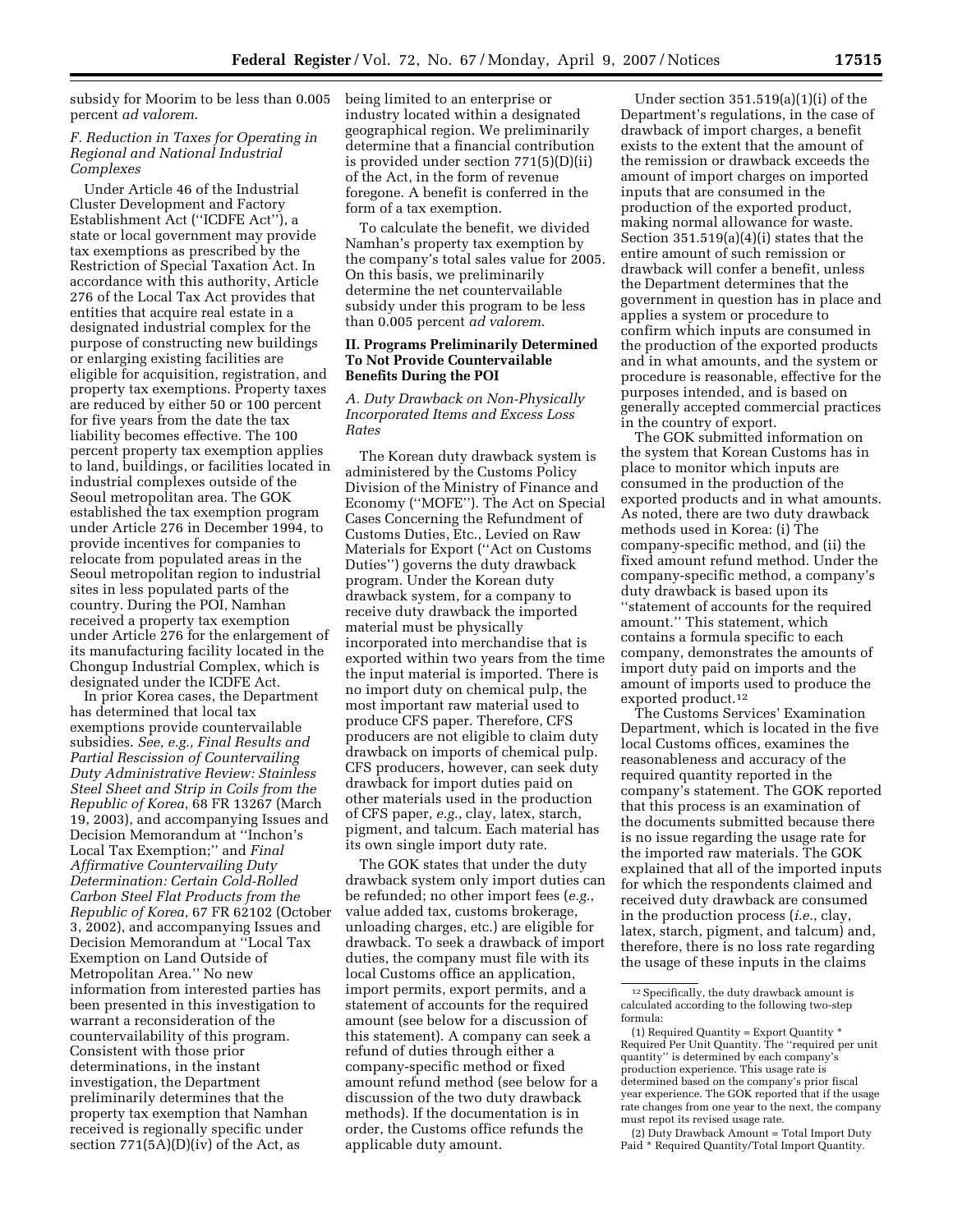for duty drawback. The GOK also reported that the company-specific formula is subject to verification by the local Customs authority if, for example, the ratio calculated by the company is higher than the ratio calculated by other companies in the same industry for the same product. During the POI, EN Paper, Hansol, Moorim Paper, Moorim SP, and Namhan used the companyspecific method.

Under the fixed amount refund method, the Korea Customs Service sets a fixed amount refund rate by harmonized schedule (''HS'') code number of items for export.13 This fixed refund amount is calculated on the basis of the average refund amount of duties or the average paid tax amount on the raw materials for export, in accordance with Article 16 (simplified fixed amount refund) of the Act on Customs Duties. The GOK reported that Korean Customs reviews the fixed amount of refund annually based on the prior year's experience. Specifically, Korean Customs calculates and determines the fixed duty refund rates each year based on its company-specific duty drawback application database. To that end, Korean Customs collects all duty drawback applications for the prior 12 months and calculates the per-unit duty drawback amount by each HS code. Korean Customs then selects the duty drawback applications for which the per-unit duty drawback amount is less than the average calculated in order to prevent the fixed amount refund from exceeding the company-specific methods. Korean Customs recalculates an average duty drawback amount based on these below-average applications. Korean Customs then determines and announces the per-unit fixed amount refund after rounding upwards. The GOK provided the calculation performed to set the fixed amount of duty refund for the subject merchandise.14 *See* GOK's questionnaire response at Exhibit E–7 (March 16, 2007). During the POI, Kyesung and Poongman used the fixed amount refund method.

Each respondent submitted to the Department documentation demonstrating a sample calculation of duty drawback, which was applied for

during the POI. Based on that information, there is no evidence, at this time, to suggest that the duty drawback program provided to the respondent companies a refund of import duties on materials that were not physically incorporated into exported products or excessive refund amounts. Therefore, we preliminarily determine that respondents did not receive, under the duty drawback program, countervailable benefits during the POI. However, at verification we will further examine each company's duty drawback applications and refunded amounts to ensure that a countervailable benefit was not conferred under the program. In addition, we will further examine the system at verification to determine whether it adequately meets the standards for non-countervailability set forth in 19 CFR 351.519(a)(4).

## *B. Cleaner Production Development Project 15*

The Cleaner Production Development Project (''CPDP'') of the Korea National Cleaner Production Center (''KNCPC'') is a research and development (''R&D'') program. The GOK reported that the government and companies make cash and in-kind contributions to a research institution and then share the results of the project. The CPDP was established in 1995, under the Act on the Promotion of the Conversion into Environment-Friendly Industrial Structure and its Enforcement Decree. The KNCPC, with the support of the Ministry of Commerce, Industry and Energy (''MOCIE''), finances and manages the cleaner production technology development projects that seek to prevent or reduce the generation of waste during product designing, manufacture, delivery, use, and disposal. Specifically, MOCIE decides which projects will be approved and the level of the GOK's contribution to the project, according to criteria specified in the Guidelines for the CPDP Operation. The GOK's monetary contribution depends on the type of project (general or common), the entity in charge (company, research institution, or university), and whether the project is a

collaboration of companies and research institutions or a project being conducted by a single entity. The GOK states that the purpose of this collaboration is to allow for the sharing of the results of the R&D project.

The GOK reported that a diverse grouping of industries has participated in the CPDP and received R&D funds from the GOK, including paper companies. Specifically, Namhan participated with another company and a research institution in a project. Namhan reported that the GOK approved the R&D funding for the project prior to the POI.

We preliminarily determine that this funding is a non-recurring grant under 19 CFR 351.524(c)(2)(ii) because receipt of the assistance is not automatic, requiring the express approval of the GOK. Therefore, in accordance with 19 CFR 351.524(b)(2), we have applied the ''0.5 percent expense test.'' 16 The calculation demonstrates that the total funding amount approved (*i.e.*, GOK's total contribution to the project) is less than 0.5 percent of Namham's 2003 total sales. As such, we have expensed the benefit in the year of receipt, 2003. Therefore, because the CPDP did not confer a benefit to Namhan during the POI, we preliminarily find that we need not conduct a specificity analysis of this program.

## **III. Programs Preliminarily Determined To Not Be Countervailable**

*A. Direction of Credit to the Pulp and Paper Sector* 

Petitioner alleges that the GOK directed credit to the pulp and paper sector using various means. *See Initiation Notice.* Petitioner cites prior countervailing duty cases where the Department has found direction of credit to the steel 17 and

<sup>13</sup>The Korean Customs Service calculates a fixed refund rate when it is necessary to simplify the refund procedure for customs duties on certain export items having an extraordinary production process (*e.g.*, when two or more products are produced simultaneously using one raw material or export or when the exported goods are produced by a small and medium enterprise).

<sup>14</sup>The fixed amount of duty refunded per 10,000 KRW of FOB export value is 70 (which is the perunit duty refund) for subject merchandise. The HS code is 4810.19–1000.

<sup>15</sup> In its allegation concerning the ''Funding for Technology Development and Recycling Program,'' petitioner alleged that the GOK provides support to the pulp and paper industry for clean technology development and enhancement of used-paper recycling systems. *See* Initiation Checklist at ''Funding for Technology Development and Recycling Program.'' Also, in its allegation, petitioner alleged a connection between the IBF and the CPDP. The GOK reported, however, that the IBF is a loan program and the CPDP is an R&D support program. We preliminarily find no relationship between the IBF and CPDP and, therefore, are treating them as two separate programs.

<sup>16</sup> for more information, *see* ''Allocation Period,'' above.

<sup>17</sup>*See Final Affirmative Countervailing Duty Determination: Structural Steel Beams From the Republic of Korea*, 65 FR 41051, (July 3, 2000) (''*S-Beams*'') (from 1985 through 1991); *Final Negative Countervailing Duty Determination: Stainless Steel Plate in Coils From the Republic of Korea*, 64 FR 15530 (March 31, 1999) (''*Steel Plate in Coils*'') (from 1992 through 1997); *Final Results and Partial Rescission of Countervailing Duty Administrative Review: Stainless Steel Sheet and Strip in Coils From the Republic of Korea*, 67 FR 1964, (January 15, 2002) (''*Sheet and Strip*'') (for 1999); *Notice of Final Affirmative Countervailing Duty Determination: Certain Cold-Rolled Carbon Steel Flat Products From the Republic of Korea*, 67 FR 62102, (October 3, 2002) (''*Cold Rolled*'') (for 2000); *Final Results of Countervailing Duty Administrative Review: Stainless Steel Sheet and Strip in Coils from the Republic of Korea*, 69 FR 2113, (January 14, 2004) (''*Sheet and Strip 2001 Review*'') (for 2001).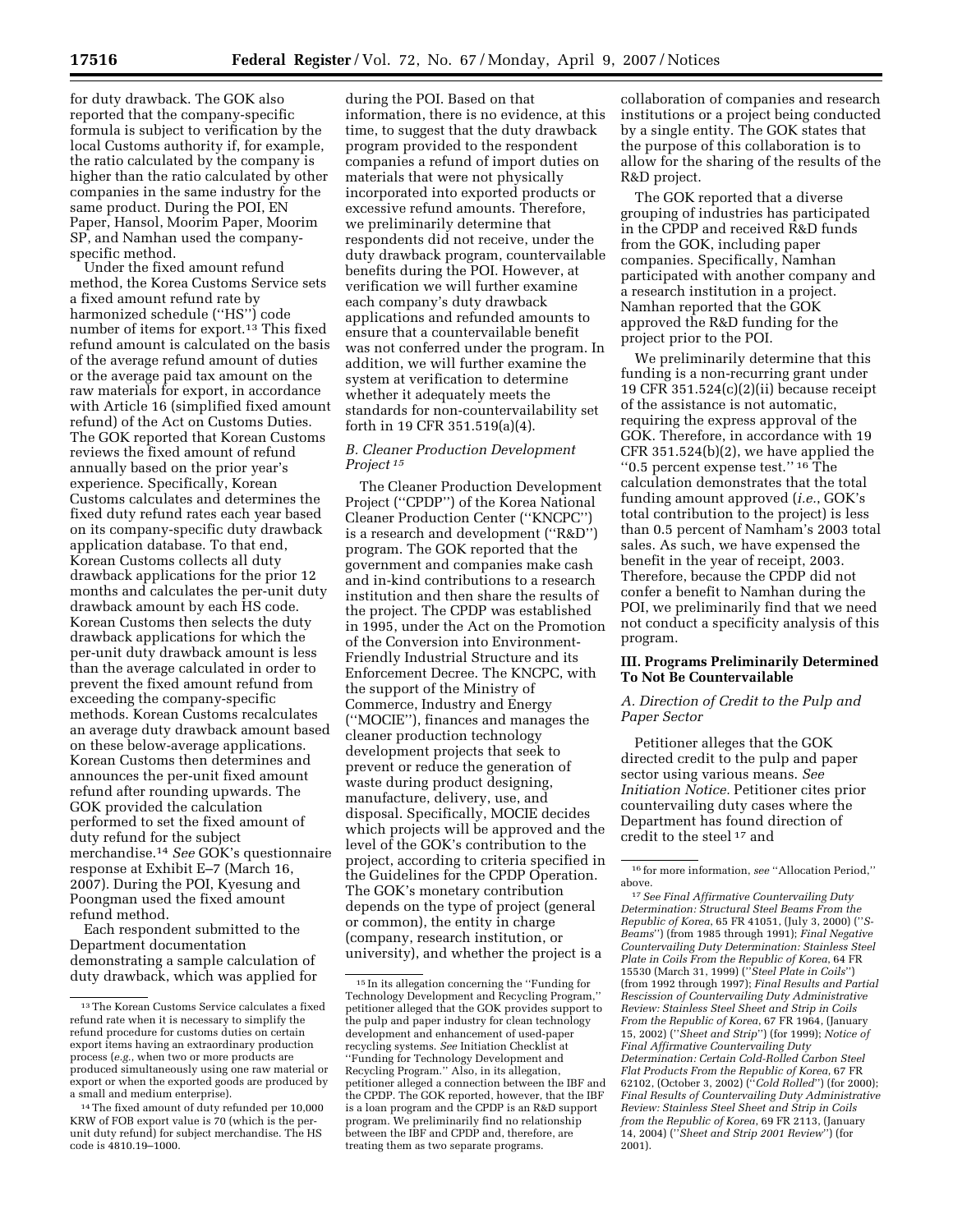semiconductor 18 industries as well as to an individual semiconductor producer 19 to support its allegation that the GOK similarly directed credit to the paper sector because, petitioner argues, the paper sector was a strategic sector like steel and semiconductors. *See Initiation Notice*, at 40.

In prior determinations, the Department found that the GOK continued to control, directly and indirectly, the long-term lending practices of most sources of credit in Korea through 1998. *See Plate in Coils*  and *Final Affirmative Countervailing Duty Determination: Certain Cut-to-Length Carbon-Quality Steel Plate From the Republic of Korea*, 64 FR 73176 (December 29, 1999) (''*CTL Plate*'') for our findings. Although we determined that the GOK directed the provision of loans by Korean banks in *Plate in Coils*  and *Sheet and Strip*, we concluded that loans from Korean branches of foreign banks (*i.e.*, branches of U.S. and foreignowned banks operating in Korea) did not confer countervailable subsidies. This determination was based upon our finding that credit from branches of foreign banks was not subject to the government's control and direction. Additionally, because these loans were not directed or controlled by the GOK, we used them as benchmarks to establish whether loans from domestic banks conferred a benefit upon respondents. In *S-Beams* and *CTL Plate*, the Department found that the GOK directed credit to ''strategic'' industries, such as steel, automobiles, and consumer electronics, throughout the 1970s, 1980s, and 1990s. In *S-Beams*, we found that, after the removal of the *de jure* preferences for ''strategic'' industries in 1985, the GOK continued to direct a disproportionate amount of lending to steel sector by examining the percentage of loans received by the steel sector in proportion to the steel sector's contribution to GDP. In *DRAMS Investigation*, we determined that the GOK continued to direct credit through 1998 to the semiconductor sector because it was a strategic sector.

The Department has also addressed GOK direction of credit in the years subsequent to 1998. The GOK argued in the *DRAMS Investigation* that the post-1997 financial reforms instituted

following the Korean financial crisis led to the liberalization of the Korean financial sector, resulting in the GOK not directing credit provided by domestic and government-owned banks since 1998. The GOK placed new information on the record during the *DRAMS Investigation* to support its claim that the GOK did not direct credit between 1999 and June 30, 2002. In *DRAMS Investigation*, the Department distinguished between banks that are themselves government authorities within the meaning of section 771(5)(B) of the Act and commercial banks that are not considered to be government authorities. In *CTL Plate* and *S-Beams*, we found that, although changes had been made to the legislation regulating government-controlled specialized banks, such as the KDB, in the aftermath of the financial crisis, the respondents did not provide any evidence to demonstrate that the KDB has discontinued its practice of selectively making loans to the steel sector. Record evidence from those investigations indicate that the KDB and other specialized banks, such as the Industrial Bank of Korea, continue to be government authorities within the meaning of section 771(5)(B) of the Act. Hence, the financial contributions they made fall within section 771(5)(B)(i) of the Act. As for the commercial banks in which the GOK owned a majority or minority stake, the Department determined that these entities are not GOK authorities within the meaning of section 771(5)(B) of the Act. These banks act as commercial banks, and temporary GOK ownership of the banks due to the financial crisis is not, by itself, indicative that these banks are GOK authorities.

Direction of Credit Specific to the Pulp and Paper Sector

A significant amount of evidence has been placed on the record by petitioner to support its allegation. In addition to the evidence contained in the petition filed on October 31, 2006, the Department sought and received additional information on direction of credit from petitioner. **See** Submissions on behalf of NewPage on November 6 and 9, 2006. Petitioner alleges that ''directed lending to the Korean coated free sheet producers was specific because the GOK targeted the Korean paper industry as an industry selected for export growth and competitiveness \* \* \* within the meaning of section 771(5A)(D)(iii)(I–IV).'' *See* Petition, at 43. Under section 771 (5A)(D)(iii)(I–IV) of the Act, a subsidy is de facto specific where (1) the actual recipients, either on an enterprise or industry basis are

limited in number; (2) a recipient, on an enterprise or industry level, is a predominant user of the subsidy; (3) a recipient, on an enterprise of industry level, receives a disproportionately large amount of the subsidy; or (4) the manner in which the authority provides the subsidy involves discretion which indicates that the recipient industry or enterprise is favored over others.

Petitioner cites to various news articles, GOK/KDB publications and KDB's status as a government lender to support its direction of credit allegation. *See* Petition, at 39–43. In *S-Beams*, the Department found that direction of credit was specific to the steel industry because the Korea steel sector received a disproportionate amount of directed credit. *See Final Affirmative Countervailing Duty Determination: Structural Steel Beams from the Republic of Korea*, 65 FR 41051 (July 3, 2000), and accompanying Issues and Decision Memorandum, at ''Direction of Credit,'' section (POI 1998). In the *DRAMS Investigation*, the Department found direction of credit specific to Hynix and the Hyundai Group companies from 1999 through mid-2002. See DRAMS Investigation Memorandum, at ''Comment 2: Specificity Relating to Direction of Credit.'' In the first administrative review of DRAMS, the Department continued to find direction of credit specific to Hynix through 2003. *See*  DRAMS First Review Memorandum. In the second administrative review of DRAMS, based on record facts particular to Hynix, the Department found that the GOK no longer directed credit to Hynix in 2004. *See Dynamic Random Access Memory Semiconductors from the Republic of Korea: Final Results of Countervailing Duty Administrative Review*, 72 FR 7015 (February 14, 2007), and accompanying Issues and Decision Memorandum at ''GOK Entrustment or Direction of Debt Reductions,'' section.

In this investigation, the Department is analyzing whether the GOK directed credit to the paper sector during the relevant time periods as it had done earlier to the steel and semiconductor sectors. We preliminarily determine that there was no GOK direction of credit specific to the paper industry that would provide a benefit during the POI. As noted above, the Department has found that the GOK exerted broad control of lending in Korea through 1998 and that this resulted in credit being directed specifically to such ''strategic'' sectors as the steel and semiconductor industries. However, although the paper industry was an important part of the Korean economy,

<sup>18</sup>See DRAMS Investigation Memorandum (through 1998).

<sup>19</sup>*See* DRAMS Investigation Memorandum, at 14– 15 (through June 30, 2002); and Issues and Decision Memorandum for the *Final Results in the First Administrative Review of the Countervailing Duty Order on Dynamic Random Access Memory Semiconductors from the Republic of Korea*, 71 FR 14174 (March 21, 2006) (''DRAMS First Review Memorandum'') (through 2003).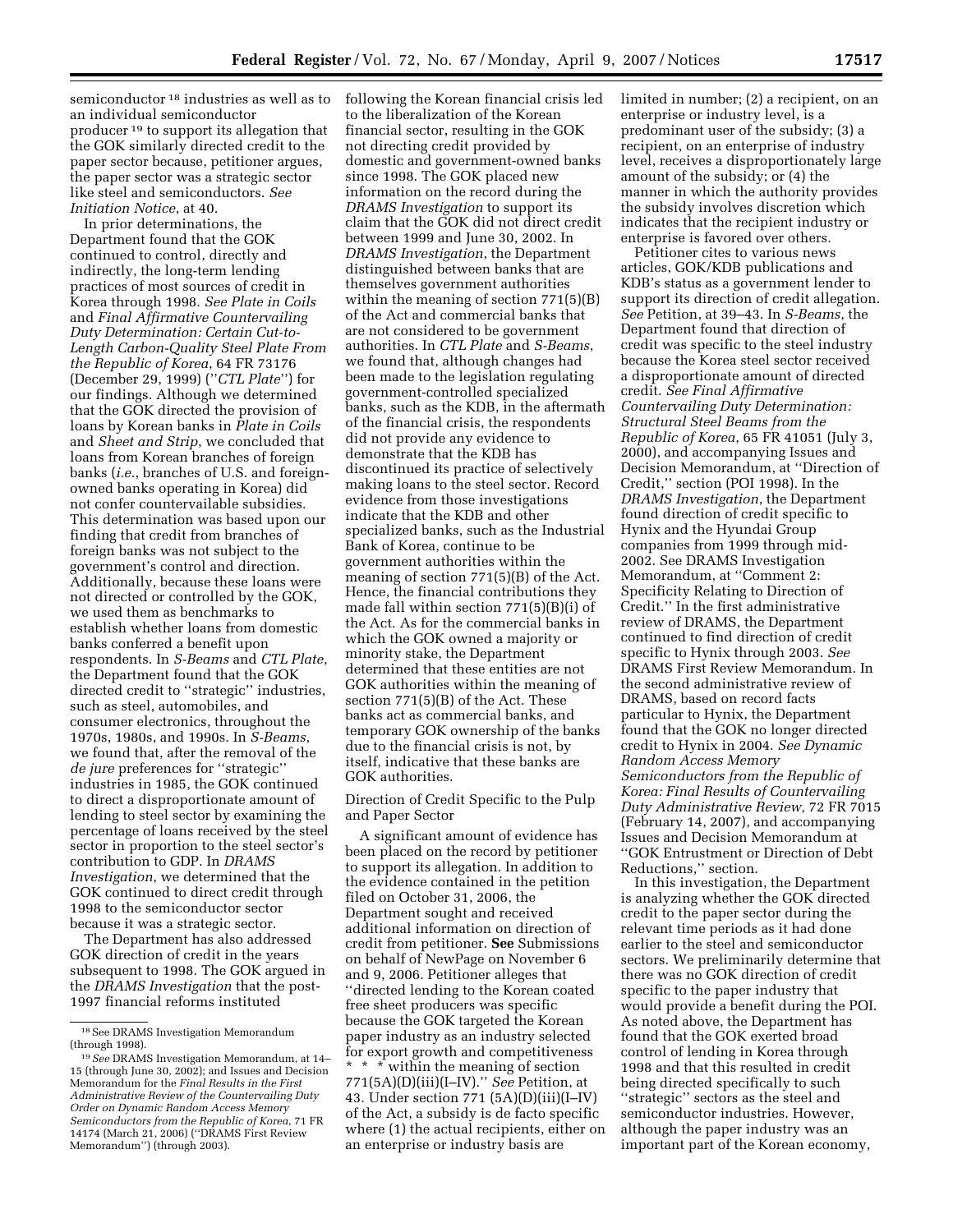we find that the record evidence in the instant investigation is not sufficient to support a conclusion that the paper industry was likewise a ''strategic'' sector to which, consequently, credit was specifically directed by the GOK through its wide control of lending.

For the period subsequent to 1998, we examined the paper sector using the two-part test articulated in the *DRAMS Investigation, i.e.*, whether the GOK had a governmental policy favoring that sector and, whether record evidence establishes a pattern of practices by the GOK to act upon that policy to entrust or direct creditors to provide financial contributions to the paper sector. In evaluating the record in this investigation, we do not find that the evidence supports a finding that a GOK policy existed favoring the paper sector during the relevant period. There are no government statements stating that the paper sector is a critical or strategic economic sector of the Korean economy. There are also no statements by Korean officials claiming any paper company was ''too big to fail.'' Nor do we find sufficient evidence to support a finding that the GOK acted on any policy to entrust or direct the paper sector's creditors to make financial contributions to the paper sector. Consequently, we preliminarily determine that there was no government entrustment or direction of private creditors, and no direction of credit, specific to the paper sector that is comparable to the earlier direction of credit to the steel and semiconductor sectors.

#### *B. Restructuring of Shinho Paper*

As outlined in the *Initiation Notice*  and the Initiation Checklist, the Department is examining the various forms of financial assistance provided to Shinho Paper through restructuring of Shinho Paper from 1998 to 2005. This financial assistance included debt-toequity swaps, conversions of convertible bonds to equity, the extension of debt maturities, reductions of interest obligations, and new loans. Because Shinho Paper received assistance directly from GOK-owned public lending institutions, we preliminarily determine that these institutions provided Shinho Paper financial contributions.

EN Paper reported that its predecessor company, Shinho Paper, was a member of the Shinho Group, a conglomerate of 28 companies that were engaged in the manufacture of paper, steel pipes, petrochemicals, electronics, and machinery, as well as financing, transportation, and construction. In late 1997, during Korea's financial crisis, the

Shinho Group began experiencing financial difficulties and applied for emergency loans from its creditor banks. On February 23, 1998, the Shinho Group and Korea First Bank (''KFB''), the main creditor bank of the Shinho Group, entered into an agreement, undertaking to reduce the Shinho's Group's debt-to-equity ratios by mergers or disposition/liquidation of member companies or other assets. On July 9, 1998, the Shinho Group applied to the KFB for a ''corporate workout'' program pursuant to the Corporate Restructuring Agreement (''CRA''). On July 14, 1998, a Creditors Council was formed for the purpose of overseeing the restructuring of the Shinho Group. On July 16, 1998, the Creditors Council held its first meeting and composed three Creditors Councils—one for Shinho Paper, one for Shinho Petrochemical Co., Ltd., and one for Dongyang Steel Pipe Ltd. On July 17, 1998, Samil Accounting Corporation and PricewaterhouseCoopers were appointed to conduct separate ''workout'' plans for these three core companies.

On September 17, 1998, Samil Accounting Corporation and PricewaterhouseCoopers submitted the ''workout'' plan for Shinho Paper. On October 24, 1998, the Creditors Council approved a restructuring plan that was based on that evaluation. On December 11, 1998, the KFB and the Shinho Group entered into an Agreement of Corporate Restructuring to implement the plan.

The KFB proposed a second restructuring plan for Shinho Paper to the Creditors Council on November 2, 1999. Santong Accounting Corporation was hired to conduct an evaluation of the company, and on January 14, 2000, a second ''workout'' plan was submitted to the Creditors Council. After some revisions, the committee approved the plan on March 4, 2000.

On September 15, 2001, Korea's Corporate Restructuring Promotion Act came into effect. Younghwa Accounting Corporation was then appointed to evaluate the financial condition of Shinho Paper and the progress it was making under its ''workout'' plan. On January 3, 2002, the accounting firm submitted its review to the Creditors Council. The Creditors Council approved the plan in early 2002.

EN Paper reported that, as of December 21, 2002, Shinho Paper faced de-listing from the Korea Stock Exchange because its stock price had fallen below the required minimum level. As a result, on June 11, 2003, Shinho Paper conducted a reverse stock conversion to reduce the number of shares and increase the price per remaining share. On November 3, 2002,

the Creditors Council decided to sell the shares of Shinho Paper and appointed KDB-Lone Star as the financial advisor to evaluate the value of the company and conduct the sale.

In April 2004, Aram Financial Service Inc. was selected as the winner of the bidding process, and on November 15, 2004, a Stock Purchase Agreement for Shinho Paper was signed. Thereafter, Shinho Paper secured a new large syndicated loan and a new credit ceiling for letters of credit. EN Paper reported that the funds from this new syndicated loan were used to repay outstanding loans in full, and that, with the takeover by Aram Financial Service Inc. and the repayment of its outstanding loans, Shinho Paper graduated from the restructuring plan in December 2004.

#### Financial Contribution

As discussed above, we preliminarily determine there was not direction of credit to the paper industry during these periods. *See* the Direction of Credit to the Pulp and Paper Industry section, above. We also preliminarily determine that information on the record does not support a finding that the GOK entrusted or directed other creditor banks to participate in financial restructuring plans, which involved providing credit and other financial assistance to Shinho Paper, in order to assist Shinho Paper through its financial difficulties. We reach this preliminary determination on the basis of a two-part test.

First, we examined whether the GOK had in place a governmental policy to support Shinho Paper's financial restructuring and to prevent the company's failure. Among the evidence cited by petitioners was an article from the Korea Herald indicating that the GOK promoted mergers and acquisitions in seven ''overcrowded'' industries, including petrochemicals and steel. *See*  Petitioner's submission of prepreliminary comments, at 91 (March 8, 2007) (''Pre-Prelim Comments), and Petitioner's submission at Exhibit B–12 (November 6, 2007). Although these two industries are two of the ''core businesses'' of the Shinho Group for which ''workout'' plans were undertaken, there is no indication from the articles provided by petitioner that restructuring the Shinho Group or Shinho Paper was a policy goal. Additionally, petitioners argued that KFB, one of Shinho's lead creditors, was instructed to keep Shinho Bank from liquidation. Although the article provided by petitioners in support of this argument states that Shinho Paper is in the process of normalization through debt restructuring, it does not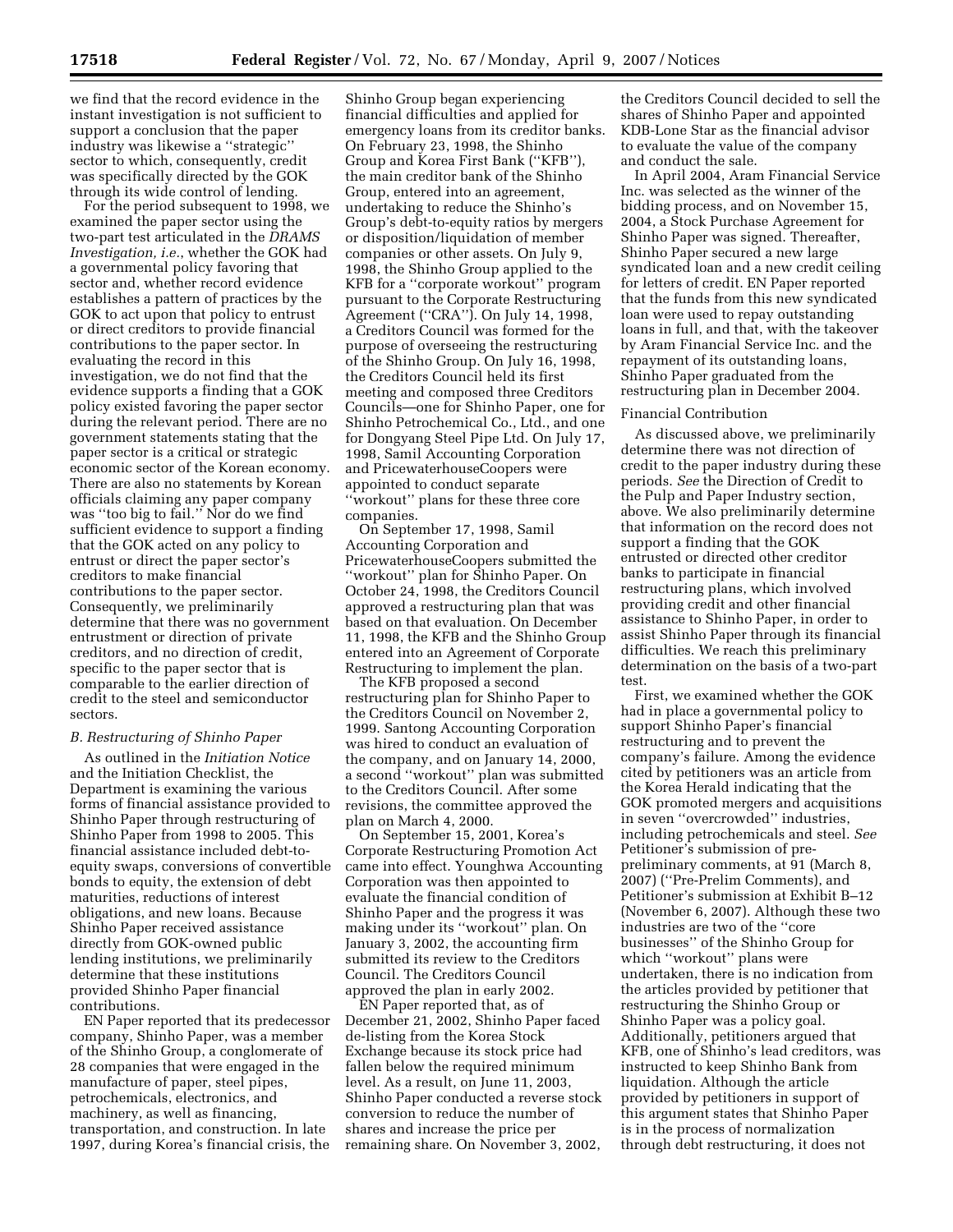provide evidence of the entrustment or direction. *See* Pre-Prelim Comments, at 91 and Exhibit 25. At this point in the investigation, the record does not support a finding that the GOK had a governmental policy in place with respect to either the Shinho Group or Shinho Paper.

We next examined whether the GOK engaged in a pattern of practices to entrust or direct Shinho Paper's creditors to provide financial contributions to Shinho Paper. In undertaking this examination, as we did in *DRAMs Investigation*, we considered whether there was evidence that the GOK influenced financial dealings through entrustment or direction of Shinho Paper's creditors. One of the many factors we considered in making this decision in *DRAMs Investigation*  was whether the Creditors Council established to oversee and administer the bailouts was dominated by GOKowned or -controlled lending institutions. We preliminarily do not find the same dominance here that we did in *DRAMs Investigation*. Therefore, we preliminarily determine that the record does not support a conclusion that the Creditors Councils established to oversee and administer the bailouts of Shinho Paper were dominated by GOKowned or -controlled lending institutions.

Additionally, we preliminarily determine that the GOK did not engage in the various types of actions that we found indicative of entrustment or direction in *DRAMs Investigation.* For example, there is insufficient evidence that GOK officials attended meetings of Shinho's creditors, that the GOK coerced or threatened Shinho's creditors to participate in the restructurings, or that the GOK used Shinho's lead bank to effectuate a policy of bailing out Shinho, among other things. *See DRAMS Investigation Memorandum*, at Comment 1. Thus, the evidence on the record is insufficient to demonstrate the existence of a GOK policy or pattern of practices to entrust or direct creditors to provide financial assistance to Shinho Paper.

#### Benefit

a. Debt-to-Equity Swaps and Conversion of Convertible Bonds to Equity

Under the first Shinho Paper ''workout'' plan, the Creditors Council authorized for Shinho Paper debt-toequity swaps and conversion of debt to convertible bonds. Under the second ''workout'' plan, the Creditors Council authorized for Shinho Paper additional debt-to-equity swaps and approved conversion of convertible bonds to

equity. Under the third ''workout'' plan, the Creditors Council again authorized debt-for-equity swaps. EN Paper reported the total amount of debt, convertible bonds, and unpaid interest bonds that was swapped for equity.

To determine whether these conversions of debt and convertible bonds to equity conferred a benefit on Shinho Paper, we followed the methodology described in 19 CFR 351.507. According to 19 CFR 351.507, the first step in determining whether an equity investment decision is inconsistent with the usual investment practice of private investors is examining whether, at the time of the infusion, there was a market price paid by private investors for similar newly issued equity. Because private banks that participated in the restructuring converted debt to equity at the same time and terms as the GOK lending institutions, we preliminarily determine that there is evidence on the record that the price paid by the GOK lending institutions was a market price paid by private investors. *See* 19 CFR 351.507(a)(2). Consequently, we preliminary determine that the debt-toequity swaps by the GOK lending institutions were conducted consistent with usual investment practice of private investors and thus do not provide a benefit to Shinho Paper. *See*  19 CFR 351.507(a).

We note that, as outlined in the Initiation Checklist, petitioner alleged Shinho Paper received additional debt forgiveness from reductions or eliminations of interest obligations and debt writeoffs which respondents explain are accounting adjustments pertaining to the numerous debt-forequity swaps and conversions of convertible bonds to equity. As noted above, EN Paper reported that, in additional to unpaid principal, unpaid interest was also converted to equity. However, EN Paper also reported that the total amount of debt, convertible bonds, and unpaid interest that was converted to equity was less than the total amount approved for conversion by the Creditors Council. At verification, we will examine whether any unpaid interest was forgiven as a result of Shinho Paper's restructuring process and whether EN Paper provided a complete reporting of its debt and bond conversions. Accordingly, it is unnecessary to reach findings with regard to financial contribution or specificity.

#### b. Extension of Debt Maturities

As tenets of the ''workout'' plans, the Creditors Council approved reductions in interest rates for Shinho Paper's

outstanding loans and bonds, and evidence on the record indicates that Shinho Paper also received such extensions of debt maturities. However, most of Shinho Paper's debt and bond obligations was either forgiven through the equity conversions described above or paid off prior to the POI with funds from the syndicated loan that Shinho Paper received in late 2004.

EN Paper reported GOK lending institution long-term capital leases outstanding during the POI which had been restructured as a result of decrees by the Creditors Council. For these longterm leases, we followed the methodology described at 19 CFR 351.505 to determine whether the amount a firm pays on a governmentprovided loan is less than the amount the firm would pay on a comparable commercial loan that the firm could actually obtain on the market. As indicated in the Initiation Checklist, petitioners alleged that Shinho was uncreditworthy from 1998 to 2005. To determine whether use of an uncreditworthy benchmark interest rate was necessary, we examined whether there was evidence on the record indicating that Shinho Paper could not have obtained comparable long-term loans from conventional commercial sources. We preliminarily determine that, because the terms and rate structure decreed by the Creditors Council applied to long-term capital leases held by all of the lenders that participated in the restructuring, including lenders that are not GOK lending institutions, Shinho Paper was creditworthy during the year that the new loan structure was applied. *See* 19 CFR 351.505(a)(4)(ii).

The record evidence indicates that, upon the decree of the Creditors Council, both the government and commercial creditors received the same interest rate and structure for their longterm capital leases. Further, the record evidence does not indicate that the lending provided by the commercial creditors was accompanied by a government guarantee. Therefore, pursuant to 9 CFR 351.505(a), we preliminarily determine that the GOK lending institution capital leases outstanding during the POI do not provide a benefit to Shinho Paper. Accordingly, it is unnecessary to reach findings with regard to financial contribution or specificity.

#### c. New Loans

For the large syndicated loan received by Shinho Paper during 2004, which was used to repay Shinho's creditors, including GOK lending institutions, we followed the methodology described at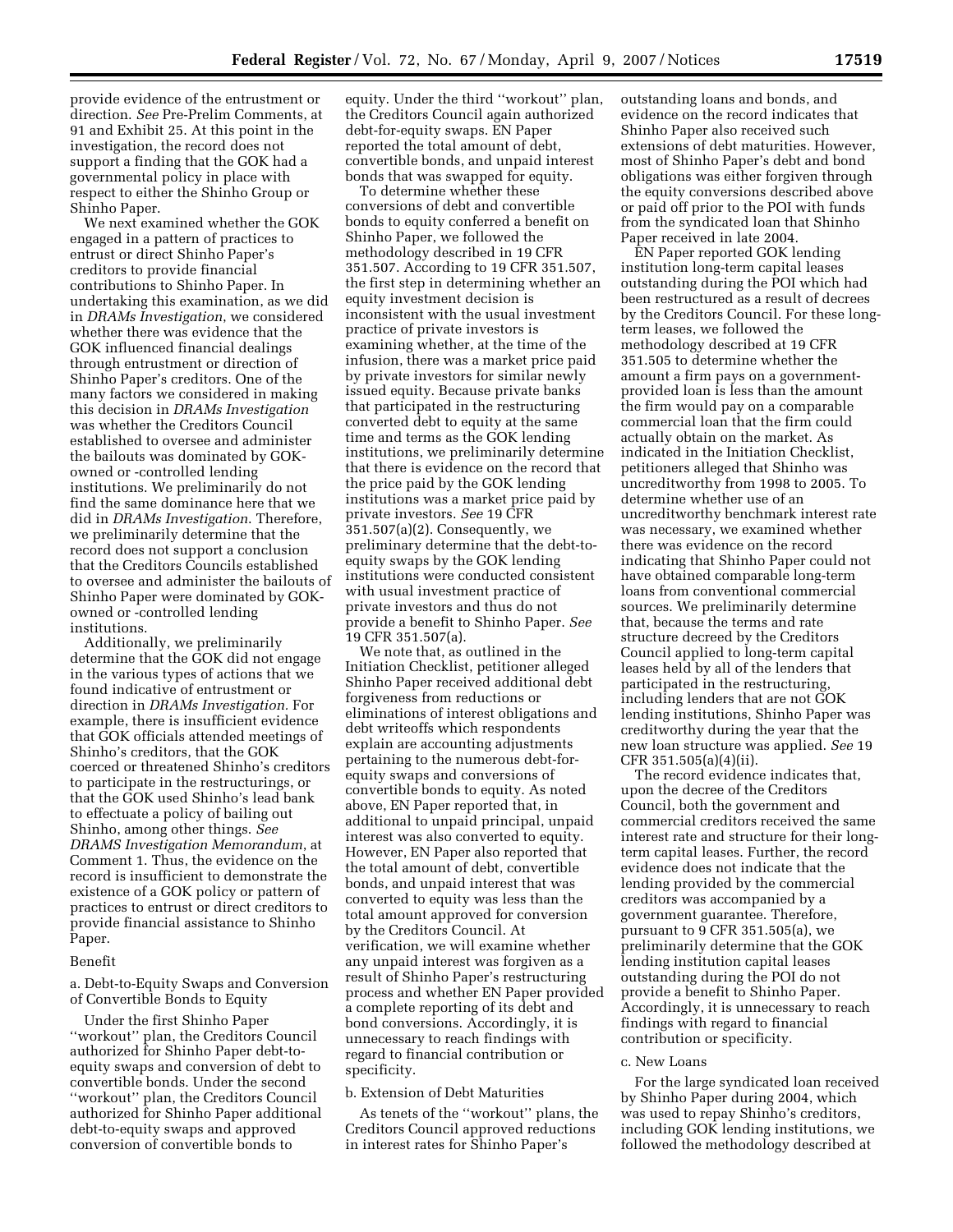19 CFR 351.505 to determine whether the amount Shinho paid on the government-provided loans was less than the amount Shinho would otherwise have to pay on a comparable commercial loan that Shinho could actually obtain on the market. The record evidence indicates that all lenders, *i.e.*, both the government and commercial creditors, participated in the syndicated loan on the same terms, such as the interest rate and structure of the loan. Further, the record evidence does not indicate that the lending provided by the commercial creditors was accompanied by a government guarantee. Consequently, we preliminarily find that the participation of commercial creditors in the syndicated loan provides sufficient indication that Shinho received the loan on commercial terms. Therefore, we preliminarily determine that the contributions provided by the GOK lending institutions in the syndicated loan do not provide a benefit to Shinho Paper. Accordingly, it is unnecessary to reach findings with regard to financial contribution or specificity.

### **IV. Programs for Which More Information Is Required**

## *A. Industrial Base Fund 20*

The Industrial Base Fund (''IBF''), established in 1986,<sup>21</sup> provides policy loans pursuant to the: (1) Promotion of Small and Medium Enterprises and Encouragement of Purchase of their Products Act, (2) Industrial Development Act, and (3) Guidelines for IBF Operation. The purpose of the IBF is to contribute to strengthening the competitiveness and productivity of national industries through the development of a strong industrial base in Korea. IBF funding is provided to companies that expand their facilities and make investments in projects as provided in the IBF Plan. MOCIE manages and supervises the operation of the IBF.

The IBF consists of eight separate parts,22 one of which, the Promotion of

Industrial Parts and Material, provided loans to Namhan. No other respondent received loans from the IBF. The GOK reported that the goal of the Promotion of Industrial Parts and Material is to provide long-term loans to companies in order to support the enhancement of the capacity of the facility, productivity, factory automation, and product development. Namhan received loans for the purchase of equipment applicable to both subject and nonsubject merchandise.

The GOK reported that, to apply for a loan, a company must submit a business plan application, which requests information on the company and the investment project. The GOK provided a copy of a blank application with some English translation. *See* GOK questionnaire response at Exhibit I–4 (January 26, 2007). Petitioner submitted to the Department their translation of the ''effects of investment'' section of the business plan application. *See* Pre-Prelim Comments, at Exhibit 128. Petitioner states that the complete translation of the ''effects of investment'' section of the application includes a request for information on the project's ''export effects'' and ''saleable effect of import substitution.'' *See id.* at page 81 and Exhibit 128. Petitioner, therefore, argues that the IBF program is an export subsidy under section 771(5A)(B) of the Act. We note that the IBF program could also be considered an import substitution subsidy under section 771(5A)(C) of the Act.

The Department was able to verify independently that the respondent did not provide a complete translation of this section of the application and that petitioner's translation is accurate with respect to the request for information on exports and import substitution in the ''effects of investment'' section of the application. *See* Memorandum to the File Regarding the IBF (March 29,  $2007$ ). $2\overline{3}$ 

While the application form may request such information, we find that the record is not adequately developed with information on how the GOK uses that information in its decision-making and whether the GOK, either in whole or in part, approves IBF loans based on a project's ''export effects'' and ''saleable effect of import substitution.'' Therefore, we will be seeking more information about the IBF program from the GOK and Namhan. However, we

note that the burden is on the respondents to demonstrate that approval to receive benefits was made solely under non-export-related criteria. Therefore, the application materials themselves may be dispositive, although we will seek further information before making such a determination. *See Preamble*, 63 FR 65381.

## *B. Short-Term Financing Under the Aggregate Credit Ceiling Loan*

As discussed in the ''Background'' section, petitioner, in its prepreliminary comments, claims that respondents have received a significant amount of short-term lending, which was provided by the GOK for financing the importation of raw materials as well as the export of finished goods. Petitioner further claims that the BOK administers the trade financing under the Aggregate Credit Ceiling Loan (''ACCL'') program. Because the Department did not initiate on the ACCL program, there is limited information on the record of this investigation concerning respondents' use of the program and short-term loans outstanding during the POI. Therefore, we find that additional information regarding the respondents' short-term lending is required to fully analyzed the GOK's provision of these loans. Therefore, we will issue soon after this preliminary determination a supplemental questionnaire to respondent companies and the GOK concerning the ACCL and short-term lending during the POI.

## **V. Programs Preliminarily Determined To Be Not Used**

We preliminarily determine that the producers/exporters of CFS paper did not apply for or receive benefits during the POI under the programs listed below:

- A. Export Industry Facility Loans 24
- B. Tax Programs under Restriction of Special Taxation Act (''RSTA'')
	- 1. RSTA Article 71.
	- 2. RSTA Article 60.
	- 3. RSTA Article 63–2.

For purposes of this preliminary determination, we have relied on the GOK and respondents' responses to preliminarily determine non-use of these programs. During the course of verification, the Department will examine whether these programs were,

<sup>20</sup> In its allegation concerning the ''Funding for Technology Development and Recycling Program,'' petitioner alleged that the GOK provides support to pulp and paper producers through the Industrial Base Fund. *See* Initiation Checklist at ''Funding for Technology Development and Recycling Program.''

<sup>21</sup>The IBF was originally named the ''Manufacturing Industry Development Fund.'' The name of the fund was changed in 1999, because the Manufacturing Industry Development Act was amended to become the Industrial Development Act.

 $\rm ^{22}$  IBF program consists of the following eight parts: (1) Promotion of Industrial Parts and Material; (2) Rationalization of Logistics; (3) Establishment of Environment-Friendly Industrial Base; (4) Development of Intellectual Industry; (5)

Activation of Industrial Complex; (6) Development of Regional Industry; (7) Cooperation among Large, Medium, and Small Enterprises; and (8) Establishment of Information System.

<sup>23</sup>A copy of this memorandum is available in CRU.

<sup>24</sup> In the *Final Affirmation Countervailing Duty Determination: Stainless Steel Sheet and Strip in Coils from the Republic of Korea*, the Department found that the GOk terminated the Export Industry Facility Loan program in 1994 (64 FR 30636,, 30662 (June 8, 1999), at Comment 19). However, this longterm loan program can provide residual benefits.